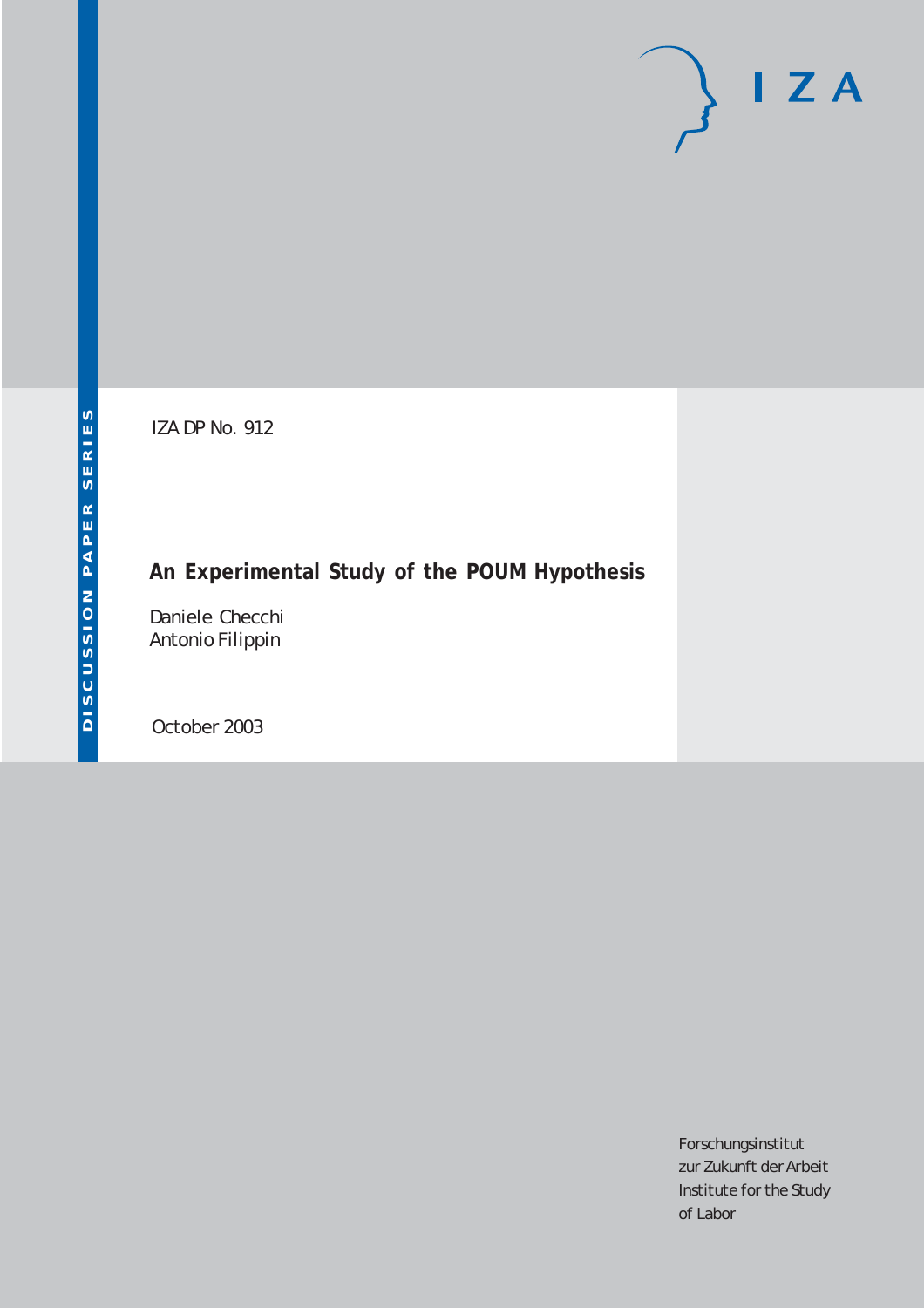# **An Experimental Study of the POUM Hypothesis**

## **Daniele Checchi**

*University of Milan and IZA Bonn* 

## **Antonio Filippin**

*University of Milan, EUI and IZA Bonn*

### Discussion Paper No. 912 October 2003

IZA

P.O. Box 7240 D-53072 Bonn **Germany** 

Tel.: +49-228-3894-0 Fax: +49-228-3894-210 Email: [iza@iza.org](mailto:iza@iza.org)

This Discussion Paper is issued within the framework of IZA's research area *Mobility and Flexibility of Labor.* Any opinions expressed here are those of the author(s) and not those of the institute. Research disseminated by IZA may include views on policy, but the institute itself takes no institutional policy positions.

The Institute for the Study of Labor (IZA) in Bonn is a local and virtual international research center and a place of communication between science, politics and business. IZA is an independent, nonprofit limited liability company (Gesellschaft mit beschränkter Haftung) supported by Deutsche Post World Net. The center is associated with the University of Bonn and offers a stimulating research environment through its research networks, research support, and visitors and doctoral programs. IZA engages in (i) original and internationally competitive research in all fields of labor economics, (ii) development of policy concepts, and (iii) dissemination of research results and concepts to the interested public. The current research program deals with (1) mobility and flexibility of labor, (2) internationalization of labor markets, (3) welfare state and labor market, (4) labor markets in transition countries, (5) the future of labor, (6) evaluation of labor market policies and projects and (7) general labor economics.

IZA Discussion Papers often represent preliminary work and are circulated to encourage discussion. Citation of such a paper should account for its provisional character. A revised version may be available on the IZA website ([www.iza.org](http://www.iza.org/)) or directly from the author.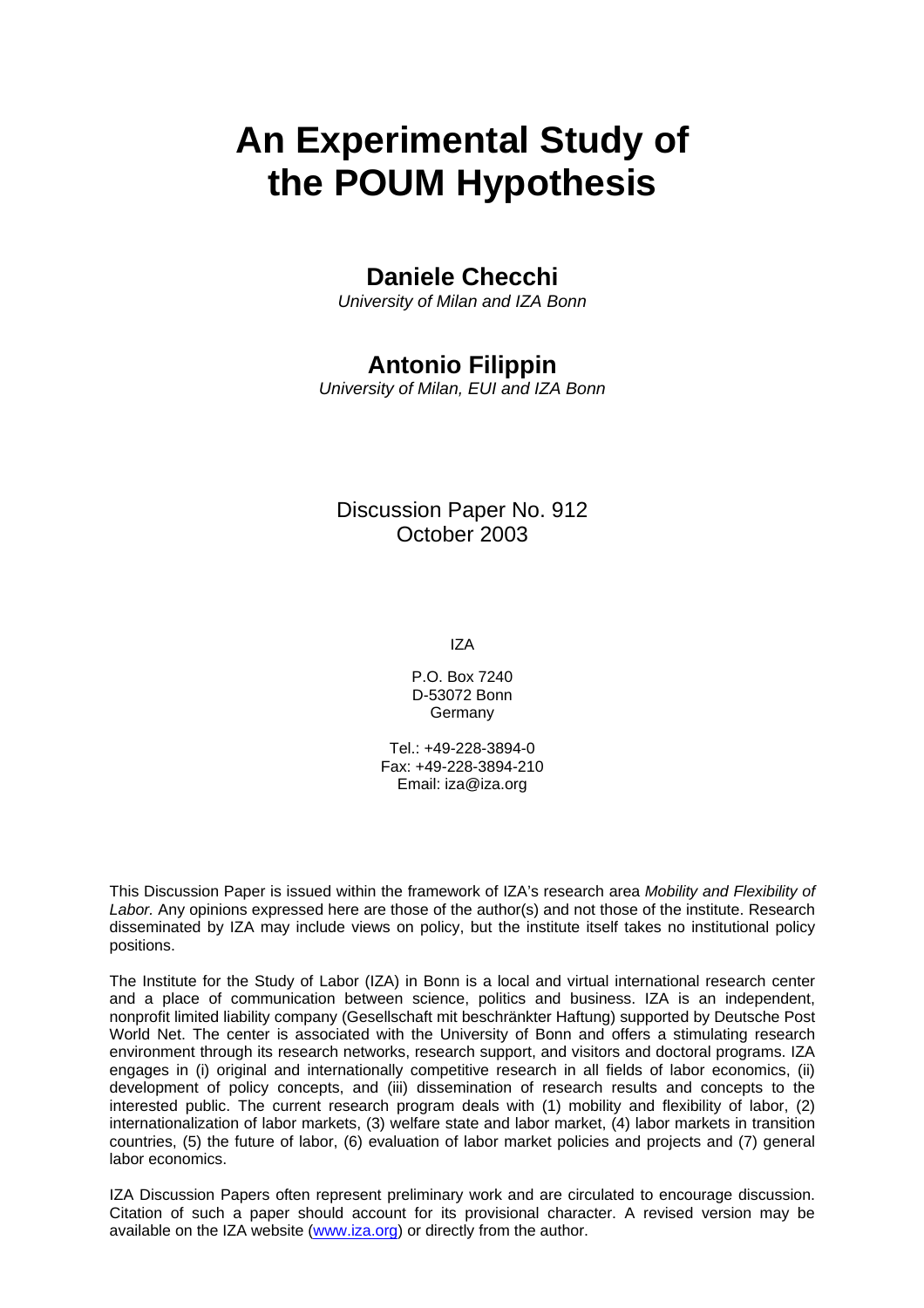IZA Discussion Paper No. 912 October 2003

## **ABSTRACT**

## **An Experimental Study of the POUM Hypothesis**[∗](#page-2-0)

The "prospect of upward mobility" (POUM) hypothesis formalised by Benabou and Ok (2001a) finds explicit assumptions under which some individuals that are poorer than the average optimally choose to oppose redistribution policies. The underlying intuition is that these individuals rationally expect to be richer than average in the future. This result holds provided the mobility process is concave in expectations, redistribution policies are expected to last for a sufficiently long period and individuals are not too risk averse. This paper tests the POUM hypothesis by means of a within subjects experiment where the concavity of the mobility process, the degree of social mobility, the knowledge of personal income and the degree of inequality are used as treatments. Other determinants of the demand for redistribution, such as risk aversion and inequality aversion are (partially) controlled for via either the experiment design or the information collected during the experiment. We find that the POUM hypothesis holds under alternative specifications, even when we control for individual fixed effects.

JEL Classification: C91, D31, D63

Keywords: POUM, redistribution, mobility, experiment

Corresponding author:

 $\overline{a}$ 

Daniele Checchi Faculty of Political Science University of Milan Via Conservatorio 7 20122 MILANO Italy Tel.: +39 02 503 21519 Fax: +39 02 503 21505 Email: [daniele.checchi@unimi.it](mailto:daniele.checchi@unimi.it)

<span id="page-2-0"></span><sup>∗</sup> Financial support from MIUR-COFIN funds is gratefully acknowledged. We thank Roland Benabou for constructive comments that helped to improve the paper. We also thank Cecilia Garcia-Peñalosa, John Hey, Eliana La Ferrara, Michele Santoni and two anonymous referees for valuable suggestions. All the remaining errors are ours.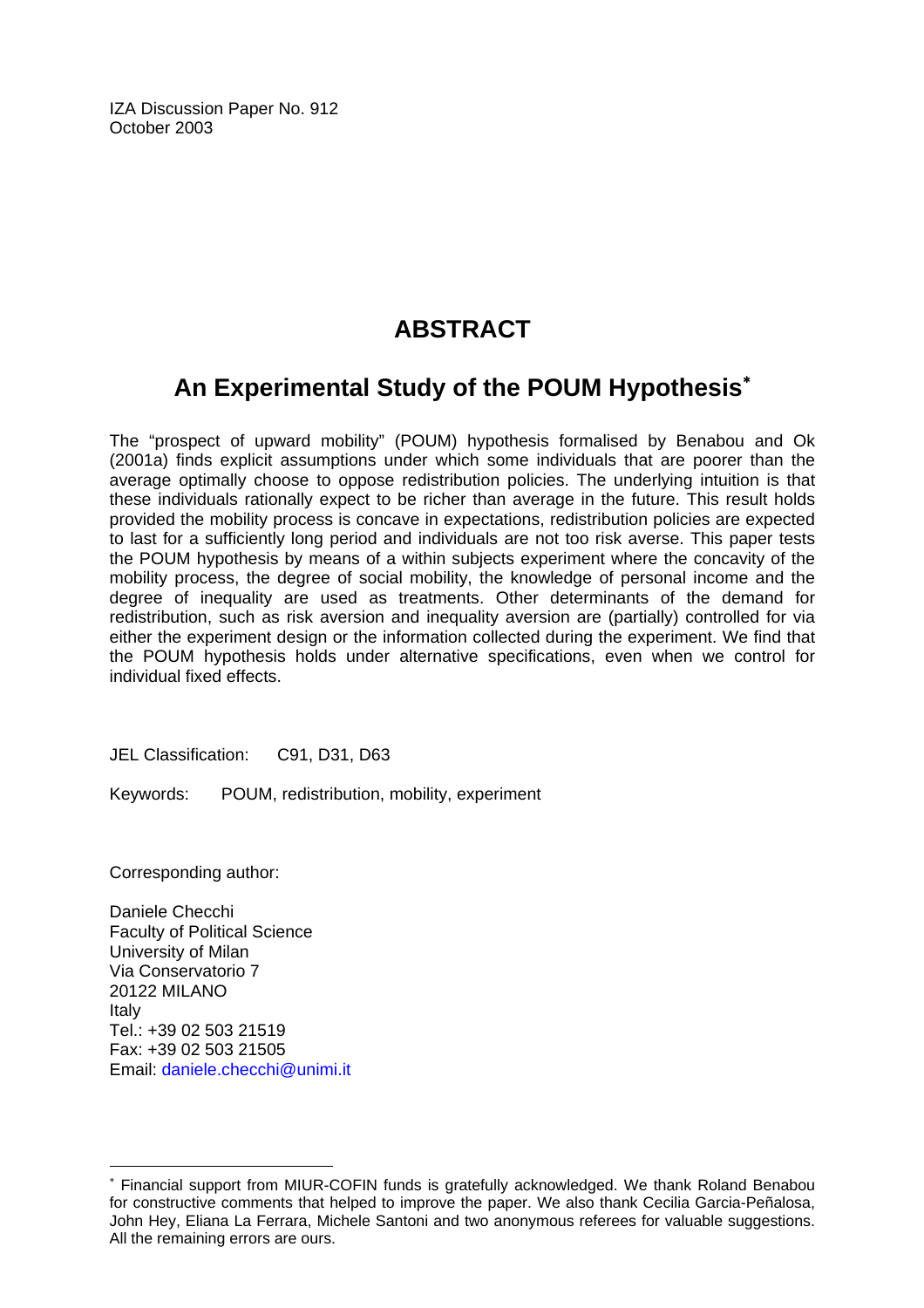#### **1. Theoretical Insights**

Benabou and Ok (2001a) have recently suggested a hypothesis to explain why a majority of poor do not fully expropriate the rich. They formally show that a rational individual with an income below the average who expects to achieve an income above the average in the near future will reduce her support for redistribution, once she takes into account the income gains she may obtain in the future. They indicate this situation as prospect of upward mobility (POUM) and provide several propositions that characterise the validity of the claim.<sup>1</sup>

The type of redistributive scheme they adopt is a standard one in political economy models and is based on proportional taxation with universal lump-sum redistribution, without dead-weight losses from tax collection or subsidisation.<sup>2</sup> In such a context, the economic agent has to choose a tax rate  $\tau_t$ in order to maximise the discounted flow of (expected) future income, where the net income accruing in each period is given by

$$
\hat{y}_t = y_t + \tau_t (\overline{y}_t - y_t)
$$

and where  $\hat{y}_t$  indicates income net of taxation and  $\bar{y}_t$  represents the average income in the population.<sup>3</sup> This set-up can be simplified by neglecting income growth  $(\bar{y}_t = \bar{y}, \forall t)$ . When income is deterministic, the optimal choice rule, as long as inequality aversion does not matter, is zero redistribution ( $\tau_t = 0$ ) when you are richer than average, and full redistribution ( $\tau_t = 100$ ) when poorer than the average. When income becomes stochastic, additional elements interplay in shaping individual choices: the degree of risk aversion, the time length of validity of the tax rate to be selected and the skewness of future income distribution.

Under the assumptions of risk neutrality and deterministic transition functions, Benabou and Ok (2001a) obtain two main results:

1) the more concave (i.e. the more skewness-reducing) the transition function, the smaller will be the fraction of population with a below-average current income supporting redistribution (Theorem 1).<sup>4</sup>

l

<sup>1</sup> Similarly, Ravallion and Loskin 2000 borrow the expression of "tunnel effect" to indicate that the attitude towards redistribution depends of expectations over future income trends: "We see that amongst people who expect welfare to fall, there is a very high support for restricting incomes of the rich, and the support is affected little by current level of living. By contrast, support for redistribution is lower than average among those who expect welfare to rise, and is sharply attenuated by higher current levels of living within this group." (p.97).

<sup>2</sup> Linear taxation schedules are discussed in Meltzer and Richards 1981.

<sup>&</sup>lt;sup>3</sup> Notice that we have implicitly assumed that tax rate is expected to last for the future, thus excluding time consistency problems.

<sup>4</sup> The analogy between transition function and progressive, balanced budget, redistributive schemes is developed in Benabou and Ok 2001b.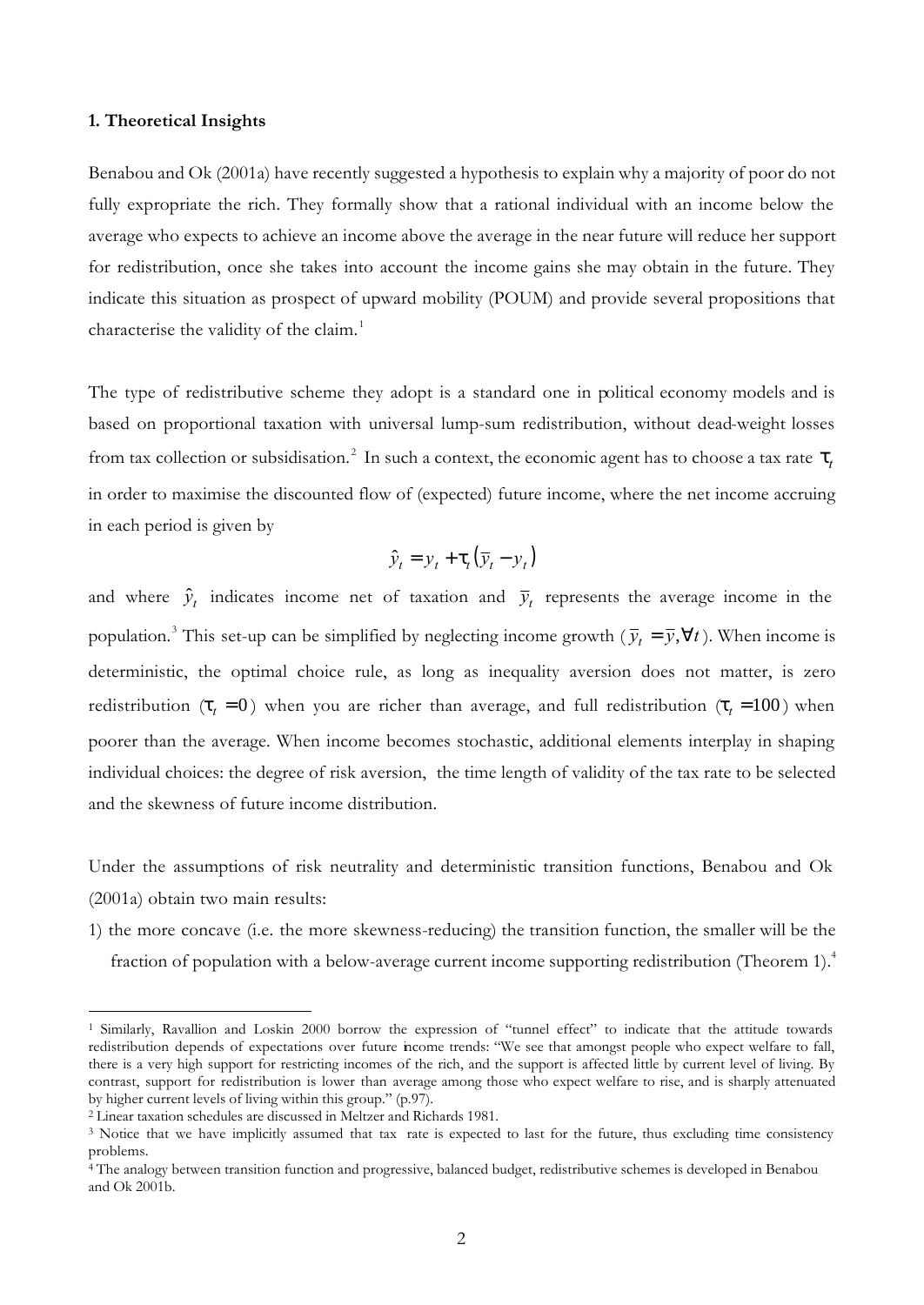2) the longer the period of validity for the chosen taxation, the smaller will be the fraction of population with a below-average current income supporting redistribution (Theorem 2).

When they consider stochastic transition functions, the concavity property is required in expectations over the following period(s). For discrete income values they also provide a characterisation of 3×3 monotone transition matrices assuring long-term, non-degenerate distributions, which are characterised by a strict majority of population voting for current redistribution that differs from the strict majority voting against future redistribution. Abandoning risk neutrality in favour of risk aversion under income uncertainty, the support for income redistribution increases, creating a trade-off between upward mobility and income insurance.<sup>5</sup>

Their paper provides theoretical insights into the analysis of the demand for redistribution, which has typically been analysed on empirical grounds using social surveys of the population attitude towards the role of government. Using a survey conducted in Russia in the mid 90's, Ravallion and Lokshin (2000) find that the support for the proposition "Should the government restrict the income of the rich?" declines not only with current socio-economic status (as proxied by current expenditure) but also with the expectation of future welfare improvements. Additional evidence is offered by Corneo and Grüner (2002) using a wider sample of 12 countries surveyed in 1992.<sup>6</sup> In addition to the negative correlation between current status and support for redistribution (that they term "*homo œ conomicus effect*"), they show that individuals take into account *societal values* and expectation on relative social position (termed "*social rivalry effect*"). These last two factors have connections with the degree of mobility. In the first case, the authors find support for the argument initially put forward by Piketty (1995), according to which people are less favourable to redistribution if they believe that individual effort is the main determinant of one's social position. On the contrary, they will favour redistribution whenever family background is held to be the major determinant of income. As a consequence, individuals (or regions/countries) who experienced high degrees of mobility will oppose redistribution, whereas we will observe support for it in less immobile societies. The last factor, social rivalry, is expected to affect the opinions of middle income families: if a middle income person fears that redistribution will reduce her social distance from the poor, she might oppose it despite a positive income gain associated to redistribution.<sup>7</sup>

<sup>5</sup> In other words, the curvature of transition function and utility work in opposite directions.

<sup>6</sup> The crucial question they exploit says "Is it the responsibility of the government to reduce the differences in income between people with high incomes and those with low incomes?".

<sup>7</sup> And conversely, a middle-income person with an income above the mean may support redistributive programs despite the associated capital loss if the reform reduces social distance with the elites. This is typical of educational expenditure: see Corneo and Grüner 2000.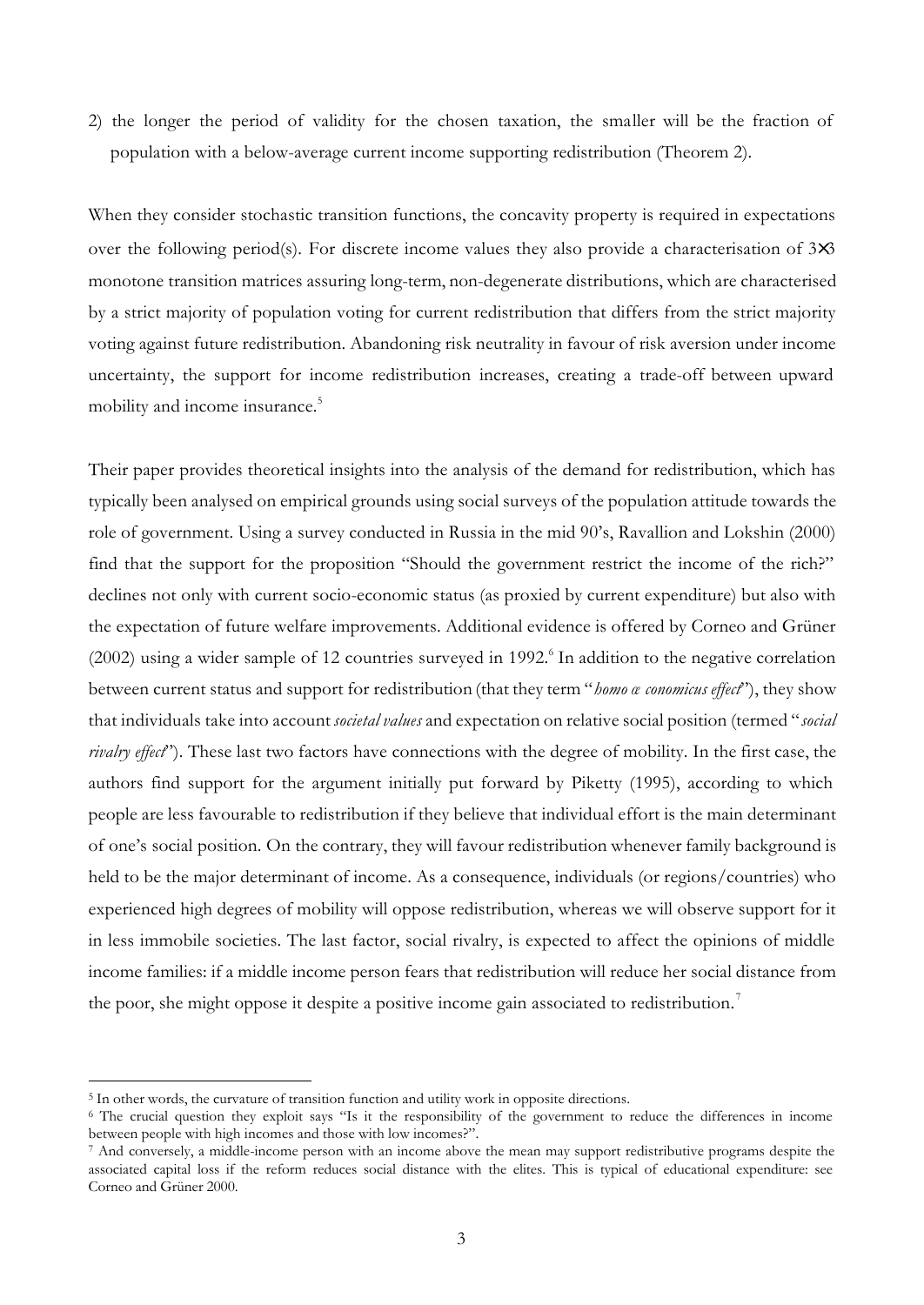While the POUM idea makes reference to individual prospects of mobility, both Ravallion and Lokshin (2000) and Corneo and Grüner (2002) consider the perception of mobility experienced at community level, on the argument that individuals form their expectations through on observing what happens around them. However, the two concepts can be distinguished, as done by Alesina and LaFerrara (2002). The authors have ingeniously tested the determinants of preferences for redistribution conditioning on expected income mobility. Using data covering two decades of US citizens' samples, they study the determinants of preferences for redistribution,<sup>8</sup> controlling for current income, past experience of mobility, local perception of general (aggregate) mobility and expected future income according to observed transition matrices. While some characteristics play a significant role (minorities, women and young people being more supportive), they rely on proxies to control for risk aversion (self-employment, past experience of unemployment) and altruism (helping others) finding positive and significant effects. They also control for present income, finding a negative impact on the support for redistribution. What is more relevant for our analysis is that they find a negative impact of the prospect of upward mobility, as measured either by subjective perceptions (by the answer to the question on whether the respondent believes that he and his family "have a good chance of improving their standard of living") or by objective measures (the local probability to go beyond mean income or the individual expected income conditional on current income). Finally they find a mixed effect of individual past experience of mobility (negative impact when measured by occupational prestige, positive impact when measured by years of education). Overall the findings of Alesina and LaFerrara (2002) do not contradict the POUM hypothesis: individuals who expect to achieve an above average income in the near future are less in favour of income redistribution, even if their current income falls below the average. Their results are robust against measured risk aversion and altruism, both factors pushing for more redistribution.

Previous literature suggests that it is almost impossible to provide a convincing test of the POUM hypothesis starting from empirical data,<sup>9</sup> since the demand for redistribution is affected by too many factors: self-interest, risk aversion and individual history of mobility at individual level; altruism, inequality aversion, social rivalry and perception of aggregate mobility at social level. Last, but not least, the POUM hypothesis is obtained in a median voter context, where strategic voting by agents is not

<sup>8</sup> The support for redistribution is measured by the answers to the following question: "Should the government reduce income differences between the rich and the poor, perhaps by raising the taxes of wealthy families or by giving income assistance to the poor?".

<sup>9</sup> Benabou and Ok (2001a) make use of empirically estimated transition matrices from PSID samples to show that under risk neutrality actual data allows for strict majority against redistribution, whereas even small amounts of risk aversion dominate mobility prospects.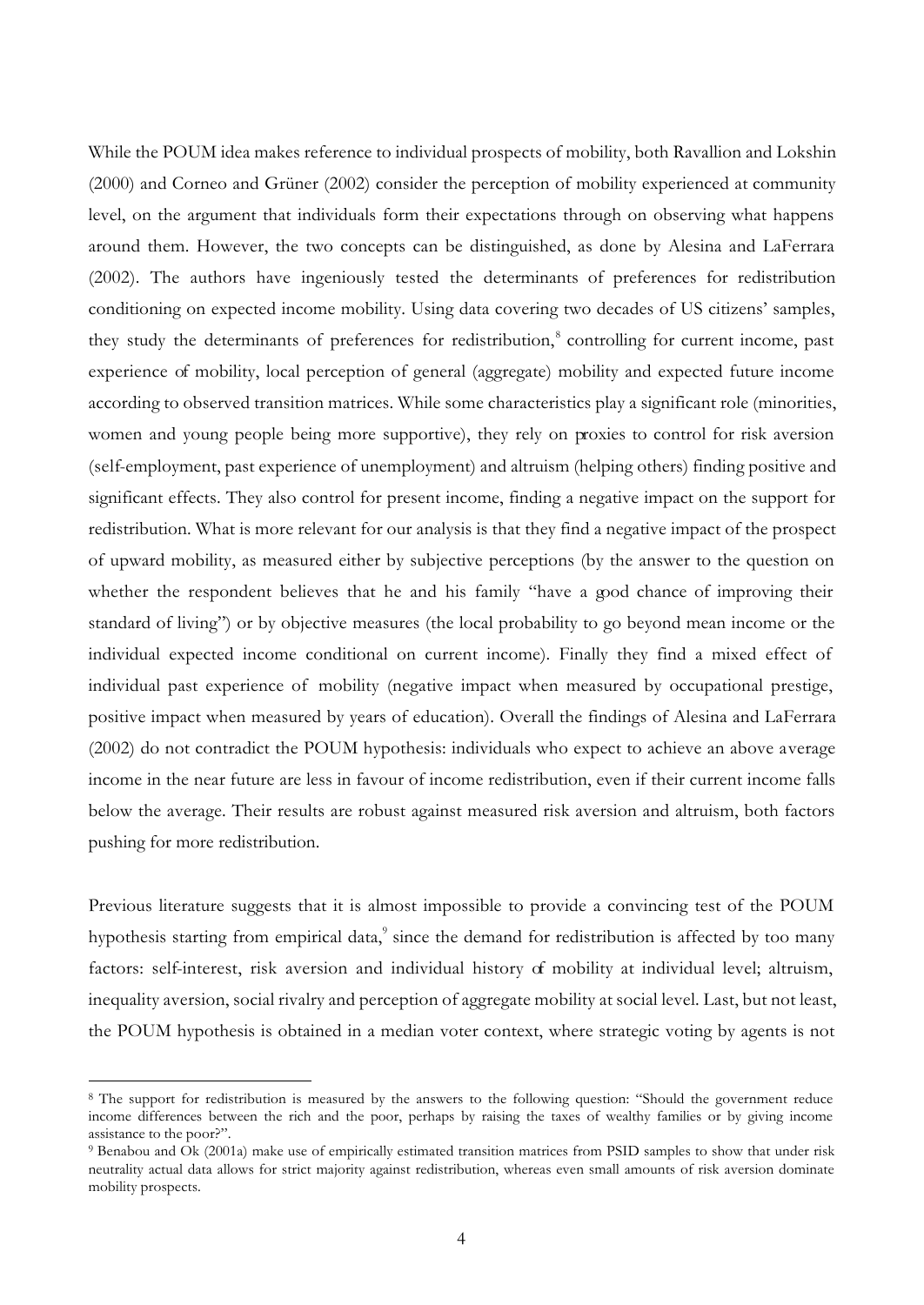considered. Had an agent to consider her direct participation in a redistributive programme, a bargaining over the tax rate could be devised, and clear-cut results are difficult to obtain. Similarly, the empirical test proposed by Alesina and LaFerrara (2002) is based on a question of what a generic government should do, and does not concern individual willingness to participate in this redistribution.

For this reason we undertake a different route, trying to disentangle as many factors as we can in a lab experiment, getting as close as we can to the different assumptions introduced by Benabou and Ok. In this way we are able to isolate (and to control for) the following factors:

\* current income position (and therefore self-interest)

- $*$  individual prospect of mobility (under rational expectations<sup>10</sup>)
- \* risk aversion

 $\overline{a}$ 

- \* fairness (or inequality aversion)
- \* length of time horizon
- \* imperfect rationality.

The main limit of our strategy is that we neglect the political game. In our experiment we ask participants about their preferred tax rate, irrespective of the actual implementation of the chosen rate. Each participant chose a preferred rate in isolation as if she were the pivotal agent.<sup>11</sup> In this way we neglect the issue of preference aggregation, and concentrate on individual attitude towards redistribution. These limits are shared by the previous literature: social surveys ask individuals their opinion about redistributing income, not whether they purposely operate to introduce redistributive schemes (like voting for parties promising redistributive actions). A final point is worth discussing: social surveys are based on order preferences measuring the intensity of the internally perceived desire for redistribution; lab experiments provide monetary equivalent of the same desire. We believe monetary equivalent to be a more precise and more trustworthy measure of the intensity of the demand for redistribution. This does not imply that our results actually correspond to behaviour in the real world, where agents do not have direct control over their income nor over fiscal redistribution; in addition, emotions, political ideologies and other factors affect beyond what we can control for. Nevertheless our results are still suggestive of the economic determinants of the attitude towards redistribution.

<sup>&</sup>lt;sup>10</sup> As it will be made clear in the sequel, we provided the participants with a device allowing them to compute their expected income in the future for any given transition matrix they were facing.

<sup>&</sup>lt;sup>11</sup> Since we provided participants with information about the income distribution, in principle each participant would have been able to assess the likelihood of choice of her preferred rate. But actual gains were obtained using the chosen rate, thus implicitly assuring its implementation.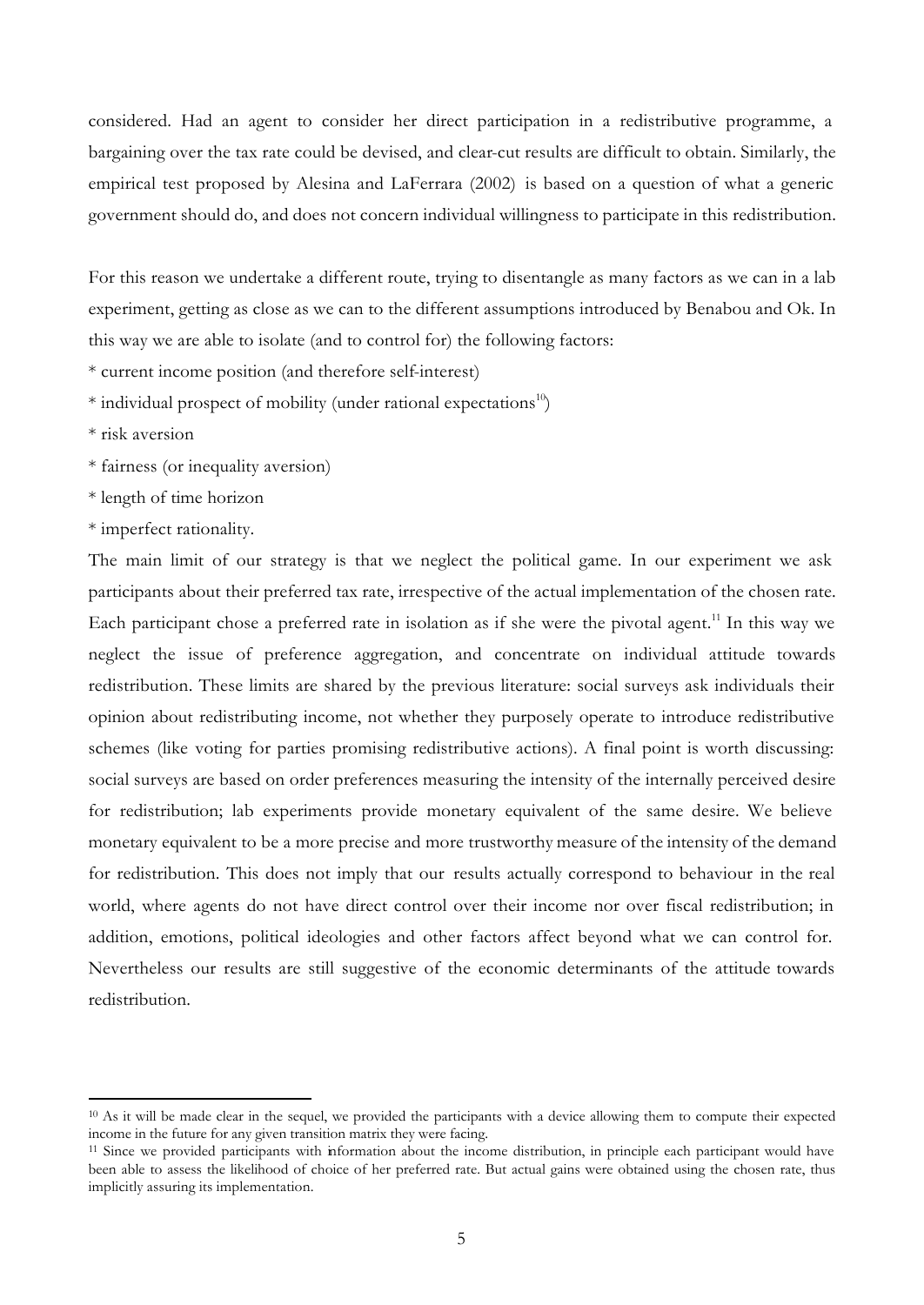## **2. The Experiment 2.1 – Experimental Procedure**

 $\overline{a}$ 

The experiment was run in January 2003, using the zTree software.<sup>12</sup> We recruited subjects from undergraduate courses at the University of Milan. All the subjects were inexperienced. Participants were randomly assigned subjects' numbers and seats. Subjects were told that their physical identity was not associated to their choices during the experiment, the subjects' numbers being their personal identification. They were given written instructions that were also read aloud by the experimenters, stressing that the amount they earned was a function of their decisions. In addition, instructions were also displayed on the screen at the beginning of each treatment (see Appendix A).

After questions were raised, a quiz was run to test their comprehension of the basic redistribution mechanism outlined in section 1. Then, two treatments were performed. The first asked to choose a tax rate knowing one's income level and the average income. During the second only the set of three income levels and the average income were known. In both cases, the subjects' earnings corresponded in every trial to the level of their final income, net of the chosen tax rate.<sup>13</sup> Another quiz followed, testing subjects' comprehension of a transition matrix. The answers to the first two treatments are used in the sequel to build proxies for fairness and risk aversion, and then used in regression analysis as controls for the actual comprehension of the experiment game.

At this point, six treatments characterized by a common structure but different parameter sets were performed. Subjects, knowing their personal level of initial income, had to choose their preferred tax rate to be applied to a sequence of unknown future incomes. Every time participants had to choose a tax rate knowing the initial income only. They were supported by both a transition matrix and a "simulator." The latter, without involving real money, allowed the computation of the sequence of expected incomes implied by the proposed transition matrix, net of three different fictitious tax rates chosen by the participant. The simulator was presented as a radio-line along which subjects could move a pointer. Only the extremes of the interval [0,100] were displayed, while the radio-line was not scaled in between (see Appendix B for the instructions submitted to the subjects). After the output of the simulator was shown, participants had to choose the "true" tax rate, i.e. the tax rate that, once applied

<sup>&</sup>lt;sup>12</sup> The zTree software has been developed at the University of Zurich, Institute for the Empirical Research in Economics.

<sup>13</sup> Cowell and Schokkaert 2001 claim that it is unclear that rewards to participants are necessary in the context of social judgements. However, we decided to reward subjects even in this treatment to mimic the fact that fairness is costly.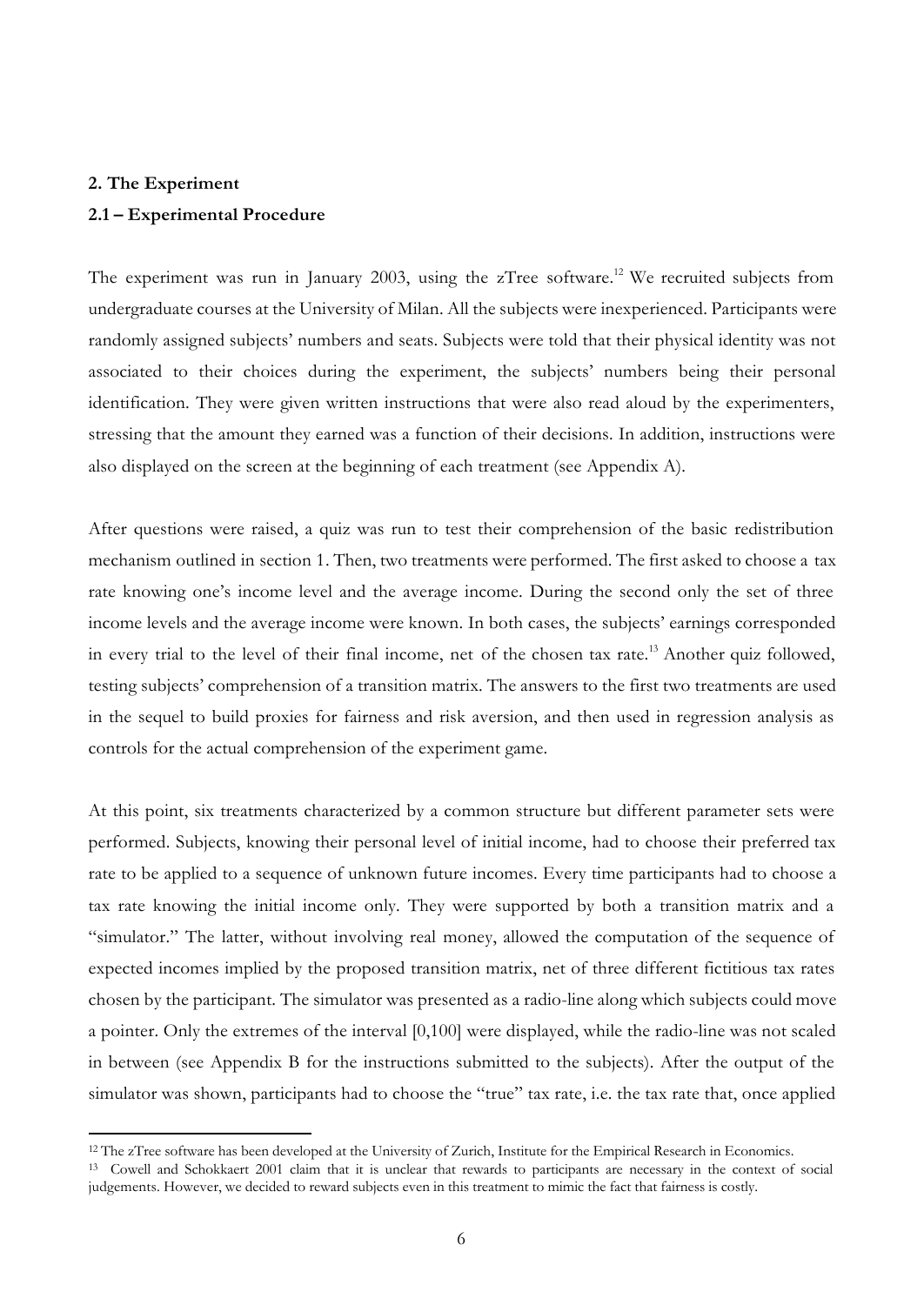to the sequence of future incomes, determined their earnings. In more detail, in every round each subject earned the realization of her income, unknown when the tax rate had been chosen, net of the chosen tax rate.

At the end of the experiment a questionnaire was proposed, reminding participants that their physical identity was not associated to their choices and their answers during the experiment. Questions concerned academic as well as personal information.<sup>14</sup> The answers are used as controls in the regressions we show in section 3. Below (section 2.3) we present some descriptive statistics of the pool of subjects.

Overall 95 subjects participated in the experiment, which was run in three sessions. The sessions lasted approximately 75 minutes each, and were respectively composed of 28, 30 and 37 subjects. "Points" were the currency used during the experiment, with an exchange rate of  $300$  points = 1 euro. Final earnings ranged between 8.2 and 10.9 Euro, and were determined by the sum of all the points collected during the experiment, i.e. the sum along periods of the points corresponding to each subject's realized income net of taxation.

One aspect of our experimental procedure needs to be stressed. All the treatments were proposed within each of the three sessions of the experiment. Hence, all the subjects played facing the whole set of parameters. This procedure implies potential carry-over effects from one parameter set to the others, as well as confounding factors arising because of framing, learning and fatigue. However, such effects can be controlled for using an econometric approach to the analysis of the data. The main advantage of this approach is that it allows the control for any observable and/or unobservable individual characteristics that might have affected the choices of the participants during the experiment, as explained in more detail in section 3. This outcome cannot be obtained under a between-subject experiment where individual characteristics might idiosyncratically affect results across treatments without the possibility of being controlled for. For this reason we maintain that a within-subject procedure better fits the requirements for estimating the demand for redistribution than a betweensubject procedure would do.

<sup>&</sup>lt;sup>14</sup> We did not include in the questionnaire verbal questions addressed to find out the attitudes of individuals towards the POUM. Although this would have allowed us to check the numerical answers obtained in the experiment, as Amiel and Cowell 1999 suggest, we did not want to overload the subjects since the design of the experiment required already a large amount of time.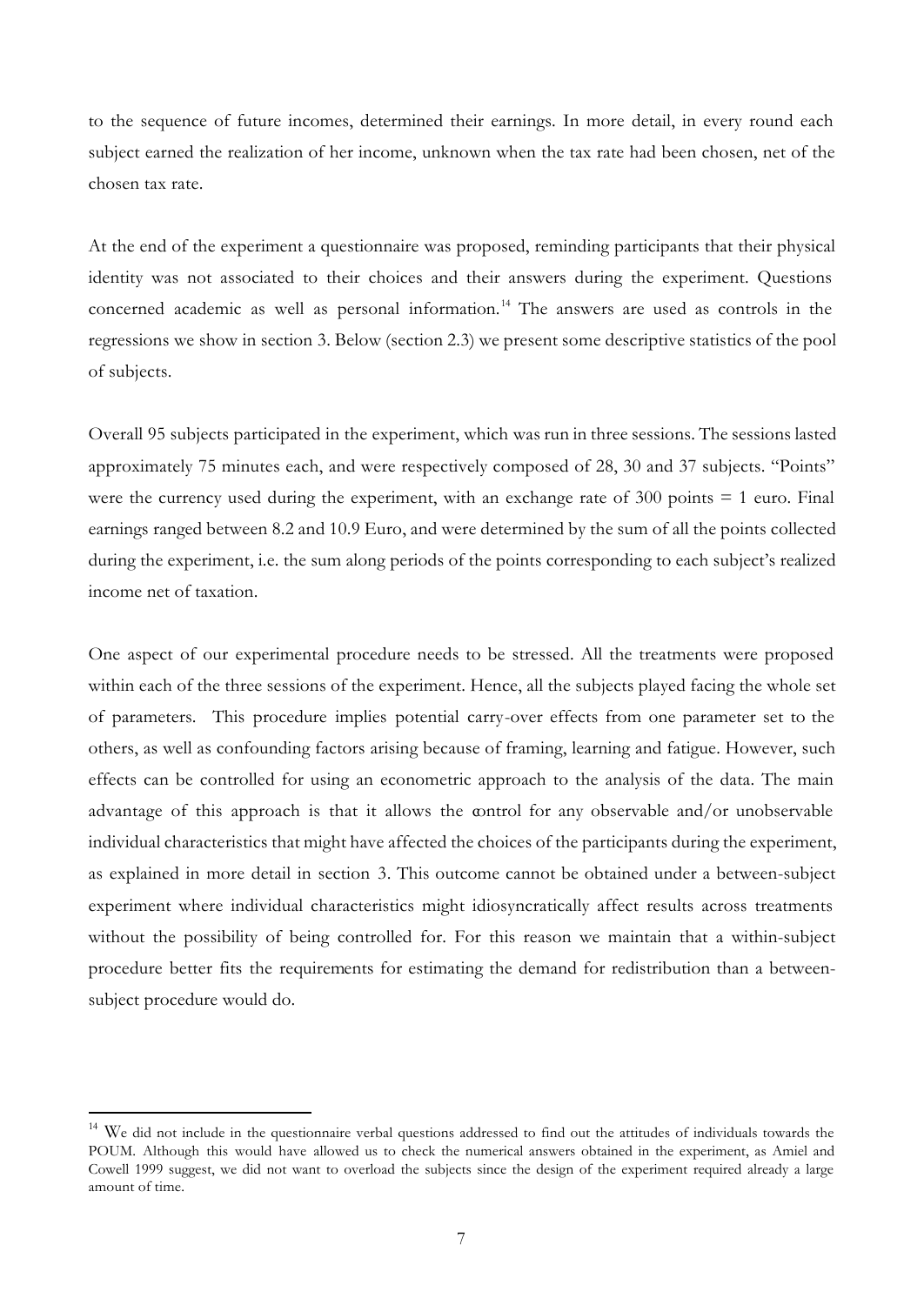#### **2.2 – Experimental Design**

 $\overline{a}$ 

Given our aim of investigating the demand for redistribution in the lab, with a specific emphasis on the role of the POUM hypothesis, we have purposely excluded any interaction between subjects in the course of the experiment. Each participant decided on her own a tax rate to be applied to her income only, which in turn was not affected by the tax rates chosen by the other participants. Each simply chose her preferred tax rate given a predetermined and constant distribution of incomes within an imaginary population, which nobody else in the lab belonged to. Roughly speaking, every participant belonged to a different population and there were as many populations as participants.

The initial treatments were proposed to collect some information to be used to derive some (admittedly rough) proxies for fairness and risk aversion, two factors that the literature indicates as important determinants of the demand for redistribution. Treatment 1 dealt with fairness. Subjects chose a tax rate to be applied for one period to their known level of income. This choice is repeated three times, and all subjects were both rich and poor at least once. In this case the subjects had all the necessary information to choose the tax rate maximizing their net earnings known with certainty. Calling τ the chosen tax rate in treatment 1, we interpret  $\tau$  (and indicate this variable as FAIR1) as a proxy for fairness of the individual when rich (i.e. with an income above the average), since a selfish optimal choice would suggest  $\tau = 0$ . When the individual got an income below average, the optimal choice would have required  $\tau = 100$ , leading to an egalitarian redistribution of incomes. If the participants held the opinion that full expropriation was excessive, they were expressing a different notion of fairness, where a certain degree of income inequality was held reasonable, or even necessary. Thus we construct a second measure for fairness as  $(100 - \tau)$  (and indicate this variable as FAIR2) when the individual obtained an income below the average in Treatment 1. These two measures are positively correlated (0.378) between them.<sup>15</sup> A shortcoming of  $\tau$  is that it may be confounded by an incomplete comprehension of the game, thus preventing subjects from fully exploiting their opportunities. This possibility is even more likely when we consider that fairness in everyday life means transferring some money to the poor, whereas during the experiment it meant leaving money to the experimenters (given the absence of interaction among the players). However, the effect of an incomplete comprehension of the game can be separately controlled for by including the number of wrong answers provided during the first of the two quizzes that have been proposed.

<sup>15</sup> Among the determinants of social preferences analysed by Fong 2001, only altruism can contribute to explain FAIR1 and FAIR2. In fact, the setting of the experiment, and in particular the lack of interaction among subjects, prevents equity and reciprocity from playing any role.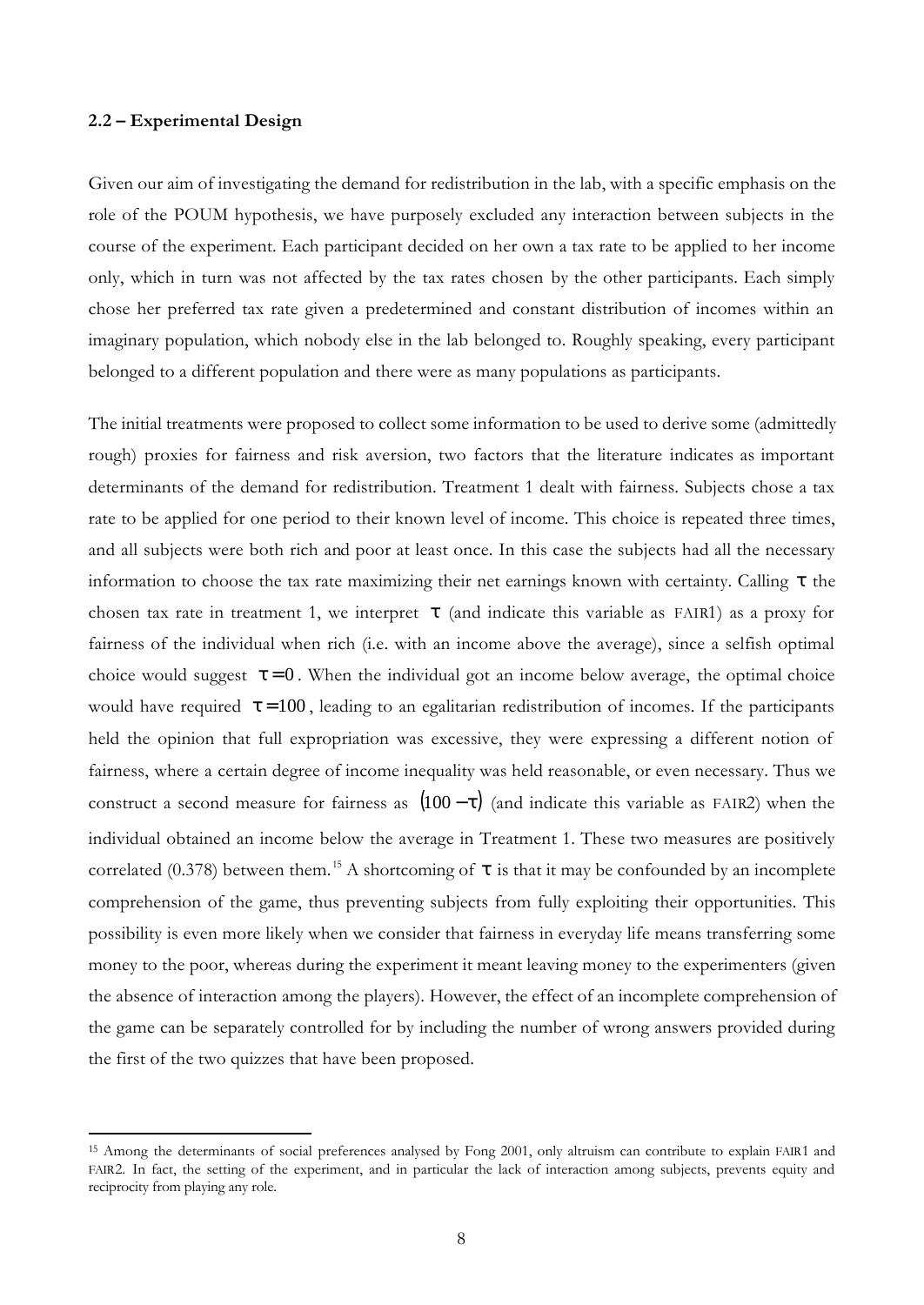Treatment 2 was designed to compute a proxy for risk aversion. Subjects chose a tax rate to be applied to an unknown level of income. They just knew the possible levels of income, the average income, and the relative probability of each occurrence. They chose under two different sets of income levels. Given the rules of the game and the equal probability of each income level, a risk lover should have chosen  $\tau$  = 0, while a risk averter should have chosen  $\tau$  = 100 .<sup>16</sup> Given that 94 out of 95 subjects chose at least once a tax rate between these two extremes, we thought it would be implausible concluding that these subjects were risk neutral, and we decided to keep the highest tax rate chosen in the two versions of treatment 2 as a proxy for risk aversion (and indicate this variable as RISKAV).<sup>17</sup> There is evidence of a limited degree of risk aversion and inequality aversion, but also excessive equality seems to be rejected by our subjects. Looking at the distribution of our proxies for fairness and risk aversion, there is evidence of a limited degree of risk aversion and inequality aversion, but excessive equality also seems to be rejected by our subjects. In addition, the proxy for risk aversion is not correlated with the proxies for fairness.

The core of the experiment analysed the demand for redistribution under uncertain future incomes, obtained applying a known transition matrix to a known initial income. Six different parameter sets, summarized in Table 1 (rows 3-8), were used in each session. To reduce the role of confounding factors, all the treatments differed from one another by a change in just one parameter.

|    | Tax on known income (proxy for fairness)                 |
|----|----------------------------------------------------------|
| 2  | Tax on unknown income (proxy for risk aversion)          |
| 3  | Transition matrix: low mobility, high income inequality  |
| 4  | Transition matrix: high mobility, high income inequality |
| 5. | Transition matrix: POUM, high income inequality          |
| 6  | Transition matrix: low mobility, low income inequality   |
| 7  | Transition matrix: high mobility, low income inequality  |
|    | Transition matrix: POUM, low income inequality           |
|    |                                                          |

**Table 1. List of treatments**

Within each of these six treatments, participants were initially assigned an initial income, randomly drawn from a uniform distribution. Knowing this initial income, they had the opportunity to simulate what they could expect to get under three fictitious tax rates. After experimenting with these simulations, they had to choose a tax rate to be applied to the unknown income in the following period. The income levels to be taxed were finally assigned conditional on the initial income and on the

<sup>16</sup> There is a debate in the literature about whether people are really expected-utility maximizers, and how small-stake gambles in the laboratory, like in Treatment 2 in our experiment, relate with behaviour in the real world (see Rabin 2000 and a response by Palacio-Huerta, Serrano and Volij 2001).

<sup>&</sup>lt;sup>17</sup> We also tried with an average between the two, finding results that are slightly less significant.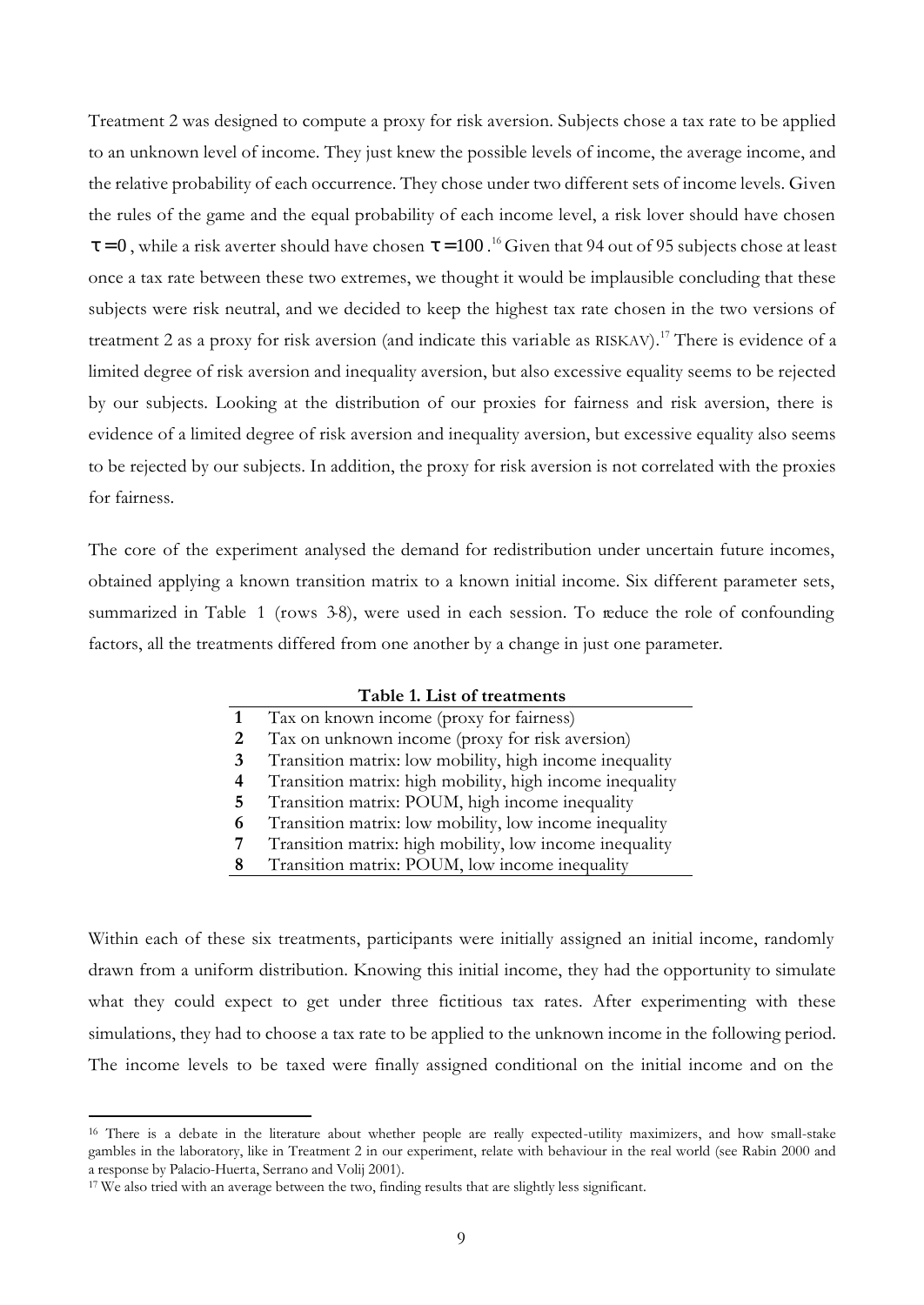probabilities contained in the transition matrix. The following information was displayed at the end of the round: initial income, chosen tax rate, net and gross income obtained in the following period. This procedure was repeated three times within each treatment: the second time a sequence of three income levels was randomly assigned after the choice of the tax rate, while in the third time the chosen tax rate was applied to a sequence of five income levels randomly assigned.<sup>18</sup> The order of these treatments was changed in the three sessions.<sup>19</sup> Three permutations out of the thousands available are clearly insufficient to control for the potential role of carry-over effects, framing, learning and fatigue. Nevertheless, such problems can be dealt with when performing an econometric analysis of the results (see section 3).

The six parameter sets consisted of three different transition matrices under two different sets of income levels. On the one hand, two different sets of income levels were used to test whether a different degree of income inequality affected the demand for redistribution. The sets of income levels were (30; 40; 65) and (20; 40; 75), respectively. Given that the realizations of initial income were drawn from a uniform distribution, it follows that the average income was always the same, i.e. equal to 45 points in all periods of every treatment. On the other hand, three different transition matrices were aimed at testing two important effects:

- i. how social mobility affects the demand for redistribution
- ii. the POUM hypothesis.

l

These two effects are related but they can be tested separately. In fact, looking at the transition matrices that have been proposed during the experiment, we see that

- matrix **A**, used as a benchmark, is characterized by a low income mobility and absence of POUM effect: the expected income for the following period of subjects with a median income (40) is equal to 42 in the low inequality case and to 41 in the high inequality case, i.e. lower than the average income (45) in both cases.
- matrix **B** also, although characterized by higher income mobility,<sup>20</sup> does not satisfy the requirement of the POUM hypothesis: expected future income for the median current income is again below the average income, being either 41 (low inequality) or 39 (high inequality).

<sup>&</sup>lt;sup>18</sup> The sequences of future income levels were obtained by iterated randomisation based on the probabilities contained in the transition matrix.

| <sup>19</sup> The sequence of treatments in the three sessions was as follows: |  |  |
|--------------------------------------------------------------------------------|--|--|
|                                                                                |  |  |

| инсе эсээнлэ маз аз нэшэмэ. |          |
|-----------------------------|----------|
| Session 1:                  | 12345876 |
| Session 2:                  | 21854367 |
| Session 3:                  | 21763458 |
|                             |          |

<sup>&</sup>lt;sup>20</sup> The three matrices can be ordered in terms of mobility. If we take the second eigenvalue as a measure of relative immobility, the compute values are the following: **A**=0.764; **B**=0.564; **C**=0.464. See also the speed of mean-regression from figure 1.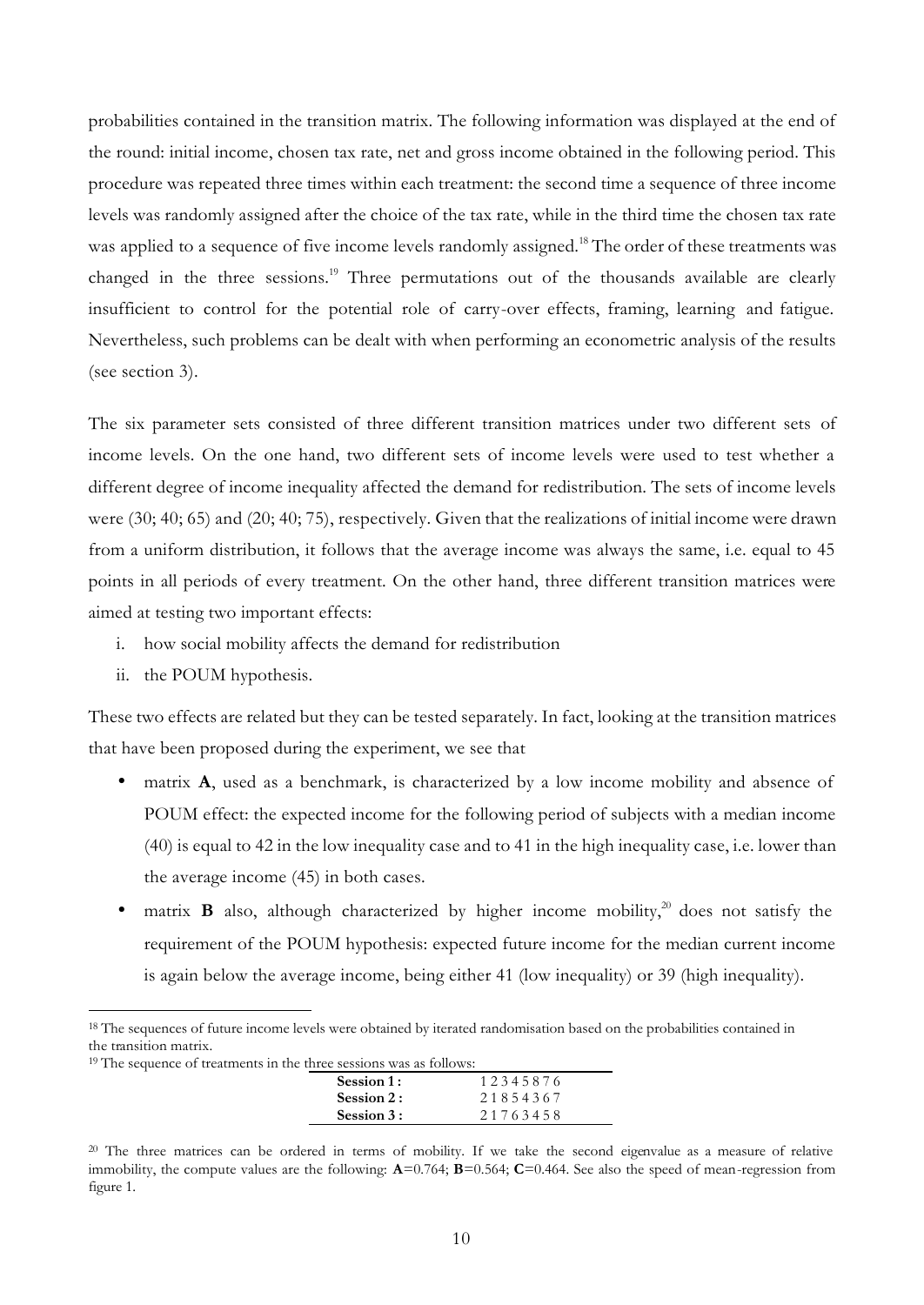• finally, matrix **C** implies the Prospect of Upward Mobility hypothesis, the expected income for the median current income being above the average income (47 in the low inequality case, 48 in the high inequality case). When looking at figure 1 reporting the expected incomes for future period, we notice that middle income still converge to the mean but from above, and not from below as in the no-POUM transition matrices.<sup>21</sup>

In all cases, note that the different transition matrices share the feature that they leave the distribution of incomes unchanged.<sup>22</sup>

| Matrix A          |     |     |           |                   | Matrix B   |     |           |                 | Matrix C   |     |           |
|-------------------|-----|-----|-----------|-------------------|------------|-----|-----------|-----------------|------------|-----|-----------|
| $From \to \infty$ | LOW |     | MED. HIGH | $From \to \infty$ | <b>LOW</b> |     | MED. HIGH | $From\to\infty$ | <b>LOW</b> |     | MED. HIGH |
| <b>LOW</b>        | 0.7 |     |           | LOW               | 0.5        | 0.4 | 0.1       | LOW             | 0.6        |     |           |
| MED.              | 0.3 | 0.5 | 0.2       | MED.              | 0.4        | 0.4 | 0.2       | MED.            | 0.3        | 0.3 | 0.4       |
| <b>HIGH</b>       |     |     | 0.8       | <b>HIGH</b>       | $0.1\,$    |     | 0.7       | <b>HIGH</b>     |            | 0.4 |           |

The subjects were confronted with all three matrices in different order (see footnote 14), and they were told that the tax they were to choose would last one, three or five periods. Our test of the POUM hypothesis investigates whether, after controlling for all potential observables referred to the subjects and the experiment frame, the tax rate chosen when confronted with matrix **C** was systematically lower than the rates chosen under matrices **A** or **B**.

l

<sup>21</sup> This is equivalent to figure 2 in Benabou and Ok 2001a.

<sup>&</sup>lt;sup>22</sup> From the matrices A and B, i.e. when the POUM does not hold, it could be possible in principle to infer something about the risk aversion and the fairness of the subjects. In fact, being the expected income of the non-rich subjects always below the mean, a choice of a tax rate lower than 100% would signal either risk loving or fairness to the rich. Unfortunately, it is not possible to distinguish between the two. Moreover, the correlation between fraction of times in which a subject has chosen a tax rates below 100% when it would have been rational to do so, and any of our proxies of fairness and risk aversion is very low.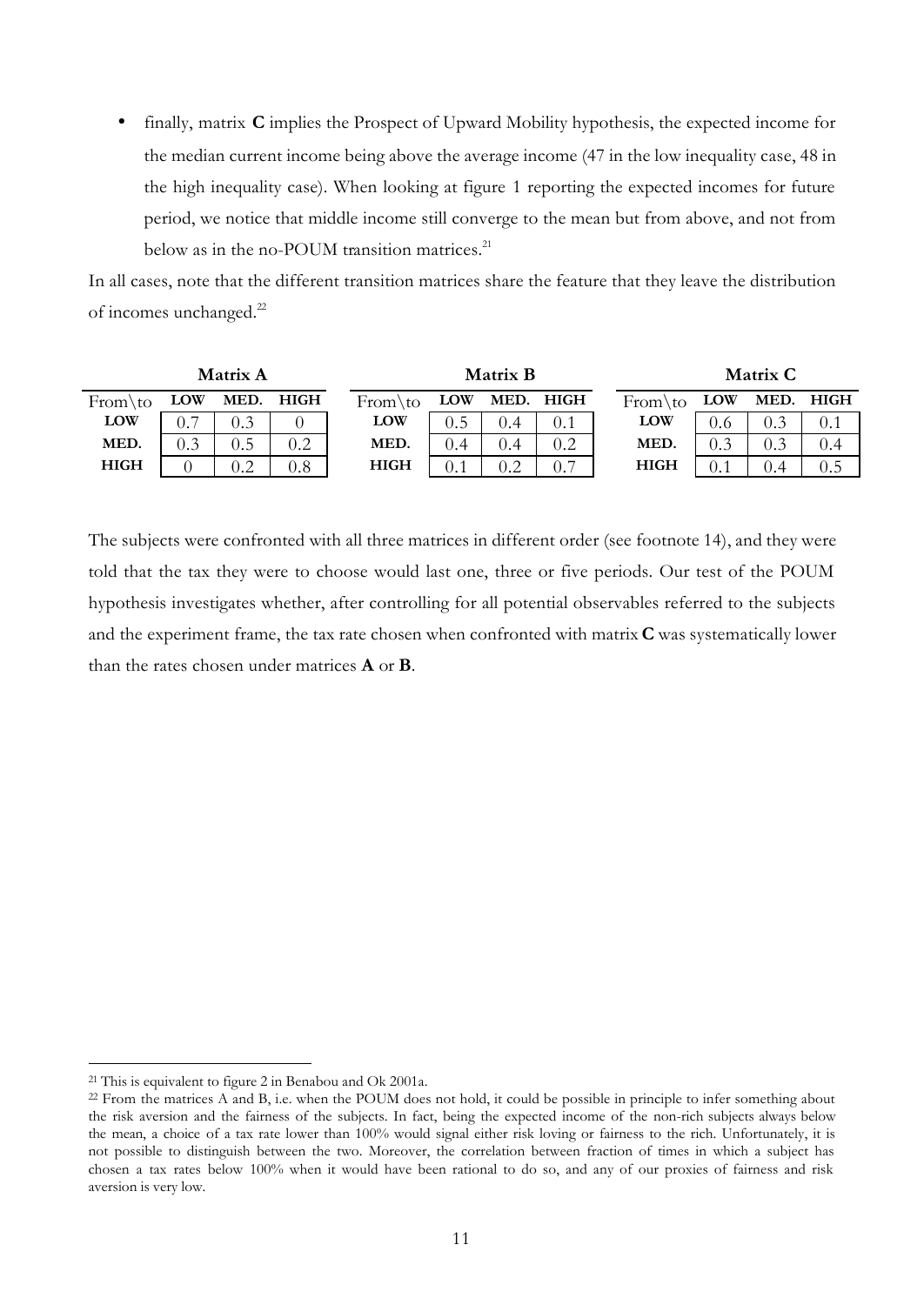

Figure 1 – Expected incomes according to different transition matrices

#### **2.3 – Sample description**

From the information collected by means of the final questionnaire, it turns out males were over represented in our sample (60% vs. 40%), and the average age of the pool was 23 years. Other descriptive statistics are reported in table 2. Most of the participants (89%) came from the School of Political Sciences, and were enrolled in the second year of their degree program. The final mark at the exit of secondary school has been chosen as a proxy for a student's ability, after rescaling the variable in the range [0,1]. Two thirds of the sample came from high schools (*licei*) and one fourth from technical schools (*istituti tecnici*).

Two specific questions concerned the political and religious orientation, given the importance that these two variables are supposed to play in determining the demand for redistribution. An ordered scale from 0 to 5 was used to ask subjects their political orientation ( $0 = \text{left}$ ;  $5 = \text{right}$ ), without any label on each possible choice. 63% of the subjects reported themselves as being centre-left, i.e. they chose a value from 0 to 2, while 37% as being centre-right. The average was 2.09 while the median choice was 2. With respect to religion, the subjects were asked to locate themselves under three alternatives: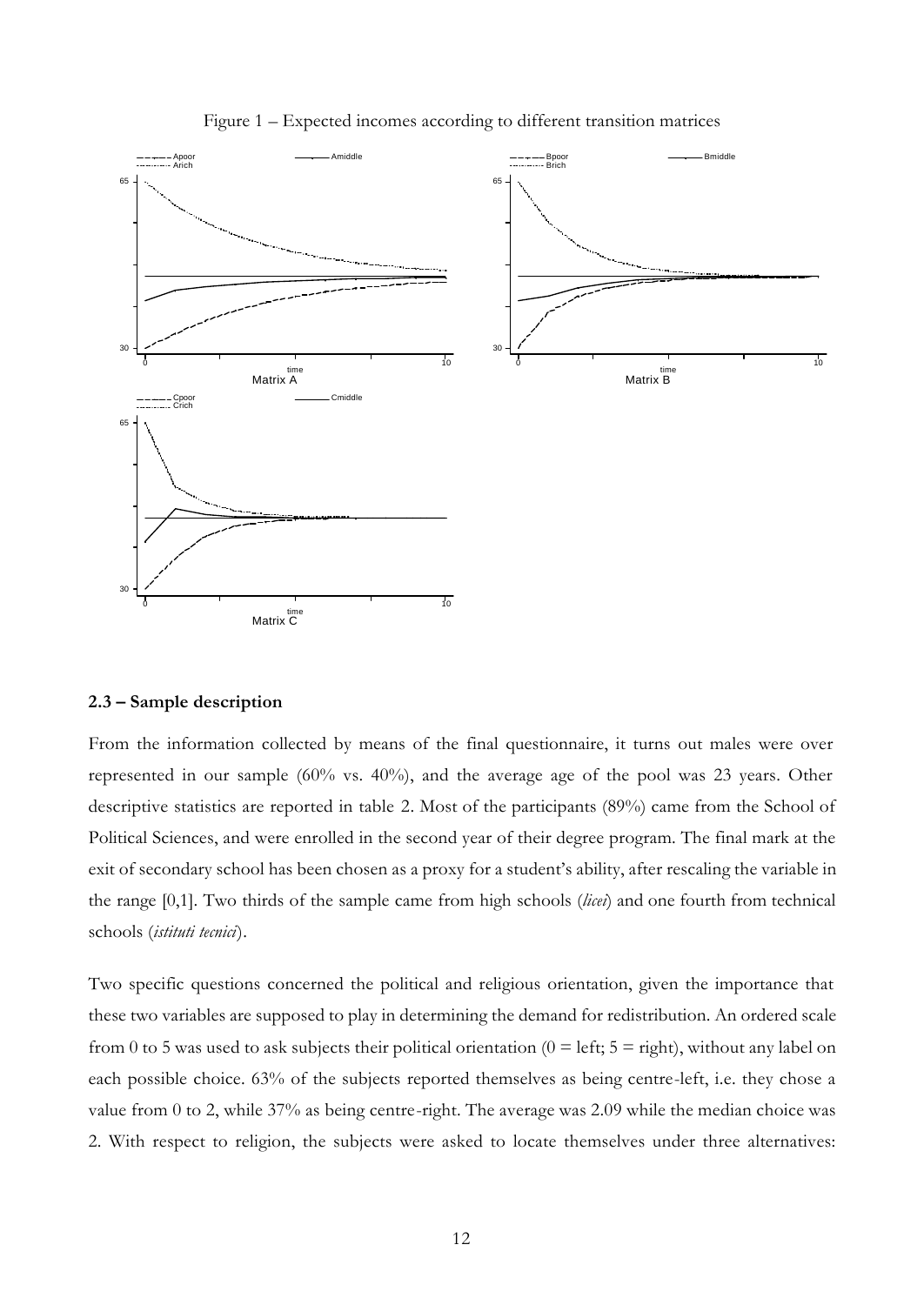"believer and churchgoer", "believer but not churchgoer", "non believer". The proportion of the last occurrence was around one third (see table 3).

| mean  | st.dev. | min | max                                                                                                                                                                                                                            |
|-------|---------|-----|--------------------------------------------------------------------------------------------------------------------------------------------------------------------------------------------------------------------------------|
| 0.40  | 0.49    |     |                                                                                                                                                                                                                                |
| 23.16 | 4.07    | 19  | 49                                                                                                                                                                                                                             |
| 1.95  | 2.28    |     | 10                                                                                                                                                                                                                             |
| 0.41  | 0.29    |     |                                                                                                                                                                                                                                |
| 7.12  | 5.24    |     | 19                                                                                                                                                                                                                             |
| 0.69  | 1.81    |     |                                                                                                                                                                                                                                |
|       |         |     | $\sim$ 0.000 0.000 0.000 0.000 0.000 0.000 0.000 0.000 0.000 0.000 0.000 0.000 0.000 0.000 0.000 0.000 0.000 0.000 0.000 0.000 0.000 0.000 0.000 0.000 0.000 0.000 0.000 0.000 0.000 0.000 0.000 0.000 0.000 0.000 0.000 0.000 |

**Table 2 – Descriptive statistics of the subjects - 95 subjects**

**Table 3 – Political and religious orientation of the subjects - 95 subjects – self-assessment**

|              | believer and<br>churchgoer | believer, not<br>churchgoer | not believer | Total |
|--------------|----------------------------|-----------------------------|--------------|-------|
| left-wing    |                            |                             |              | 16    |
| left-centre  |                            | 10                          | 10           | 25    |
| centre-left  |                            |                             |              | 19    |
| centre-right |                            |                             |              | 14    |
| right-centre |                            |                             |              |       |
| right-wing   |                            |                             |              | 10    |
| Total        |                            | 42                          | 32           | 95    |

From the quizzes proposed before the core of the experiment, it is possible to infer that subjects had, on average, an imperfect comprehension of the redistribution mechanism, given that the average number of wrong answers was about 7 out of 21. At first sight, such a result points towards an insufficient comprehension of the basic mechanism. However, it should be taken into account that the problems to be solved within the quiz were more difficult than the problem of choosing a tax rate starting from a given level of income, also because in the latter case a simulator was available for a limited number of trials.<sup>23</sup> On the other hand, the comprehension of the transition matrix was very good, with on average less than 1 mistake out of 8 answers.

#### **3. Results**

 $\overline{a}$ 

Our subjects reacted to the different prospect of mobility by adjusting the chosen tax rate. Since each subject was asked to choose a tax rate confronting each transition matrix twice (under reduced and enlarged income variability), under three different time horizons (one, three and five periods), 18 choices are available for each subject, leading to 1710 observations for the "optimal" tax rate. The average tax rate was 46.85, with a median value of 45 and a standard deviation of 36.6. First and third quartiles were 10 and 80 respectively. There is therefore sufficient variability in the data to explore the

<sup>&</sup>lt;sup>23</sup> Given three different tax rates, in the first quiz subjects had to indicate, for each of three different levels of income:

a) whether a tax or a subsidy emerged

b) the amount of the tax or the subsidy

c) how much the final income (net of taxation) was.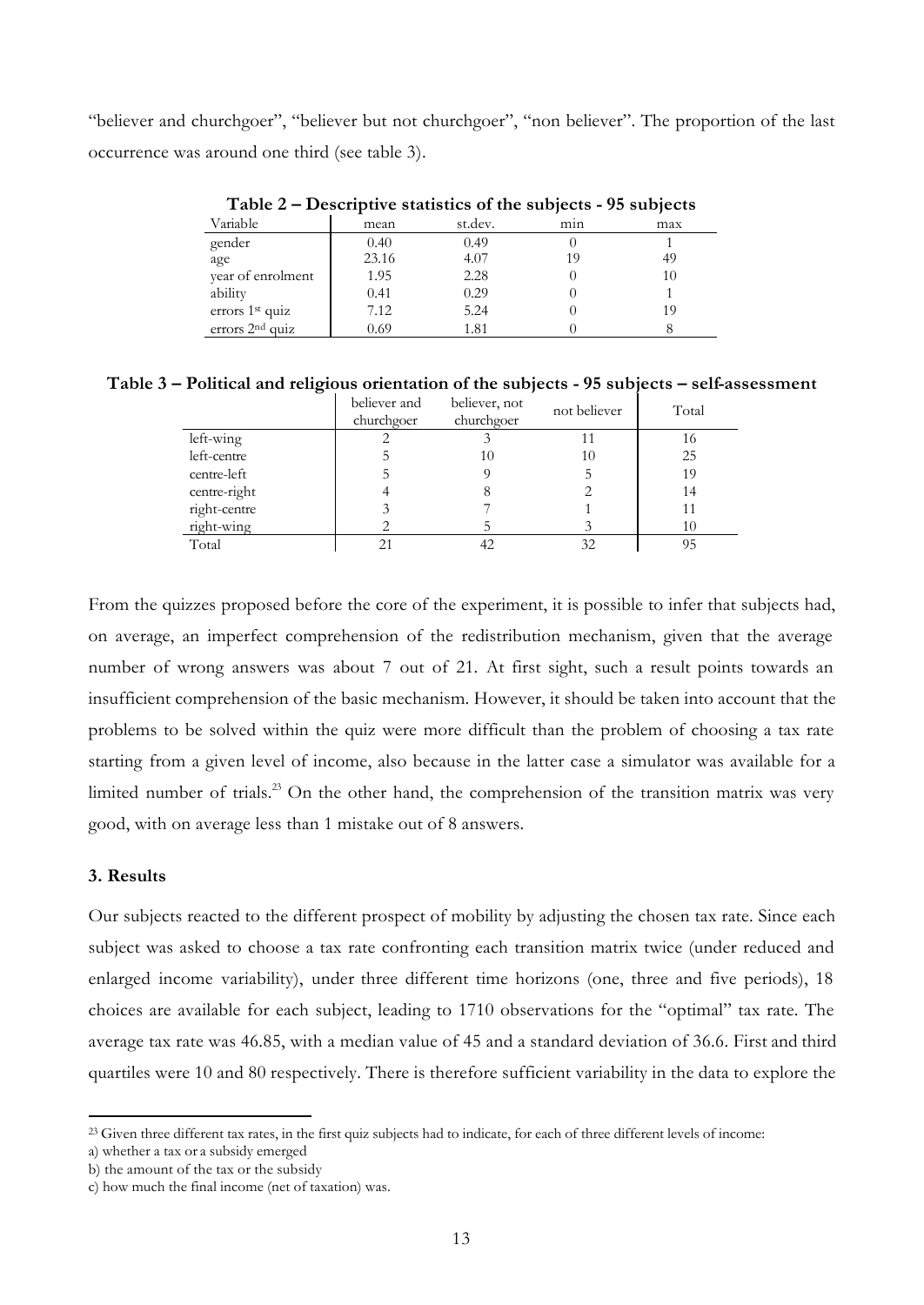potential contribution of different factors. When we look at table 4 we notice that the support for redistribution declined with the time length validity of the choice and with the degree of social mobility. *Prima facie*, the existence of prospects of upward mobility seems to reduce the support for redistribution, and the lengthening of the time horizon works in the same directions. Both results are in line with the predictions of the model proposed by Benabou and Ok (2001a), although the relation is not monotonic when the POUM holds. Since many other factors can confound these results, we resort to multivariate analysis in order to control for different sources of heterogeneity.

| matrix/period(s)  |       |       |         |                              |
|-------------------|-------|-------|---------|------------------------------|
| Matrix <b>A</b>   | 53.68 | 51.29 | 47.63   |                              |
| Matrix <b>B</b>   | 51.16 | 47.48 | 45.30   |                              |
| Matrix $C$ (POUM) | 47.62 | 37.84 | 39.70   |                              |
|                   |       |       | ------- | $-1 - 0 - 0 - 0 - 0 - 0 - 0$ |

**Table 4 – Conditional means of the preferred rate – 1710 choices by 95 subjects**

In table 5 we have estimated a linear model to predict the preferred tax rates by our subjects. The table reports ordinary least square projections, with heteroskedastic robust standard errors estimates.<sup>24</sup> In column 1 we start with the simplest version, accounting for (self reported) personal information, the initial level of income and our proxies for fairness and risk aversion. Contrary to Alesina and LaFerrara (2002) we find that women were less supportive of redistribution, although the coefficient is not significant at 95% confidence level, while similarly to them young people were more willing to redistribute. Religious attitudes do not enter significantly in our results, while political attitude does play a role: right-wing oriented individuals were less in favour of redistribution. <sup>25</sup> A similar attitude is found with respect to individual ability: other things constant, the subjects that experienced greater success in schooling relied less on taxation. We also control for the correct understanding of the game by including the number of errors incurred at the beginning of the experiment. The errors in the  $1<sup>st</sup>$  quiz indicate the imperfect understanding of the principle of redistribution, and constantly induced an excess of redistribution: the subject with the maximum of errors (19 over 21) on average should have chosen 7.22 percent points of tax rate in excess of an identical person committing no mistakes. The errors in the  $2<sup>nd</sup>$  quiz indicate the imperfect understanding of a transition matrix: even if less frequent (the average is 0.7 error per individual), these errors induced less redistribution. Our measures for fairness work in the expected direction: inequality aversion when rich (FAIR1) induced more redistribution (even though of limited amount)<sup>26</sup> whereas equality aversion when poor (FAIR2) reduced

<sup>&</sup>lt;sup>24</sup> We have also estimated weighed least square, using the inverse of errors as weights, but the results are substantially unaltered. Available from the authors.

<sup>&</sup>lt;sup>25</sup> Constant, Year of enrolment, Secondary school type and Faculty attended are always included as maintained controls.

<sup>&</sup>lt;sup>26</sup> Given a sample mean for FAIR1 of 4.0, the additional redistribution induced by this variable is in the order of 1.5 percentage points.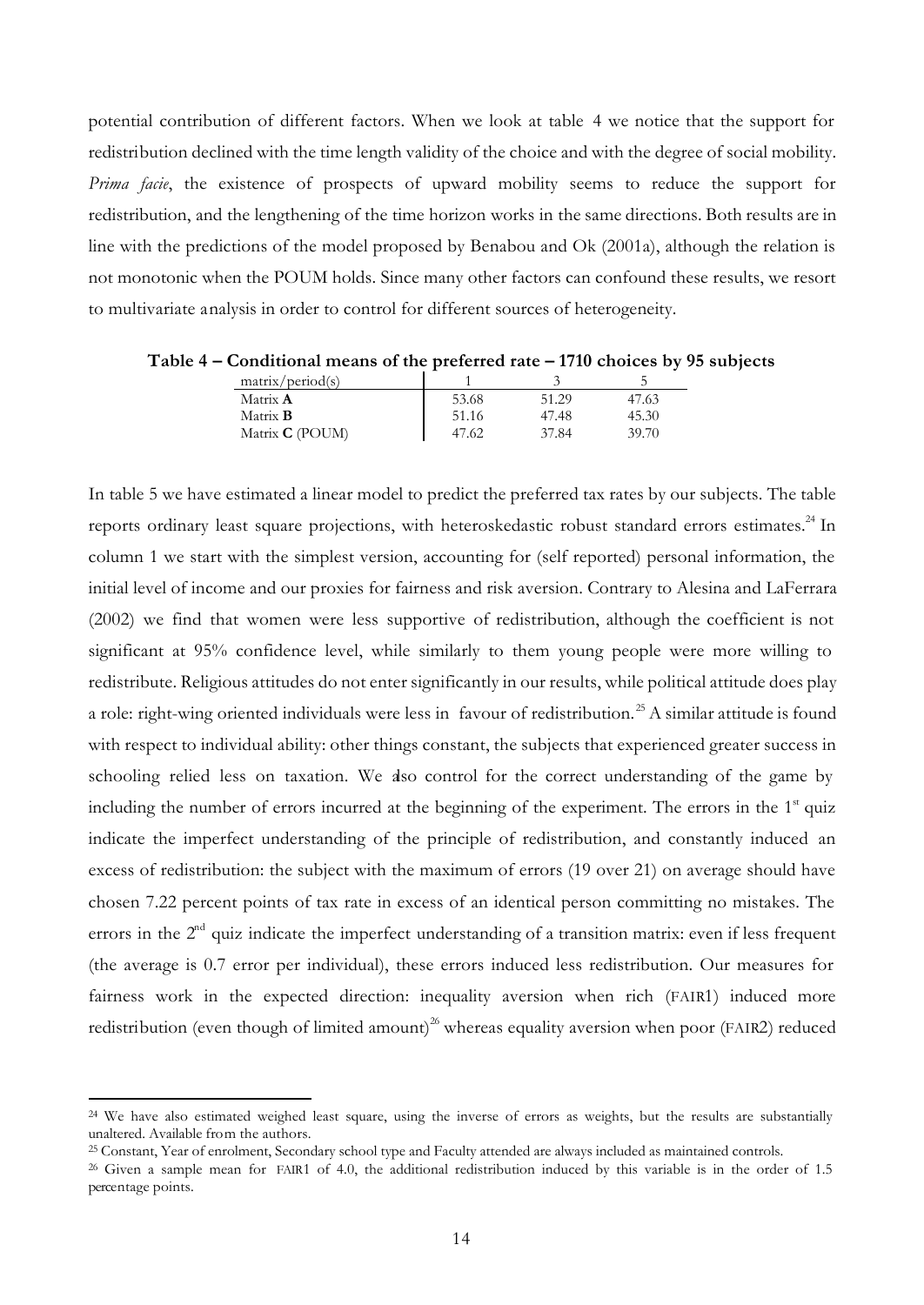the preferred taxation.<sup>27</sup> Our proxy for risk aversion exerted a stronger effect: given a sample mean of 52.1 for RISKAV, we find an additional redistribution induced by this variable of 2.6 percent points. In column 1 we also control for some conditions potentially affecting the choice, finding that assigned initial income strongly affected the preferred rate. Despite the fact that subjects were informed that subsequent incomes were randomly obtained through the mobility matrices applied to their initial income, they seemed to place strong emphasis on their starting conditions: when initially rich, they chose a sharply lower taxation than when initially poor. This effect is robust against all possible specifications. On the contrary, the extent of initial dispersion did not exert any role, but this does not come as a surprise, since we are already controlling for risk aversion. Without further controls, we find that the presence of matrix  $C$  (characterised by the prospect of upward mobility – see section 2) induced a reduction of 9.15 percent points in the preferred tax rate. This effect is robust against all successive specifications. It is worth noting that this effect is independent of greater mobility: in fact, matrix **B** is characterised by higher mobility than matrix **A** (the excluded case), but its presence was not associated with a significantly lower redistribution (as conditional means of table 4 would have erroneously suggested).

Column 2 decomposes the POUM effect by interacting it with the type of initial income, and finds that the POUM effect was much more pronounced for individuals that were below (but close to) average income, while there was no effect above the average. Note that these coefficients do not mean that the tax rate chosen by middle-income receivers is lower than the tax chosen by the low-income receivers, because the effect of the initial income must also be taken into account when predicting the optimal demand for redistribution. We also wanted to test whether past experience of mobility (during the course of the experiment) could have affected current choices. Therefore, for each subject we construct a moving dispersion measure over the incomes obtained during previous treatments. Our expectation is that, conditional on perfect partialling out of risk aversion (given the existence of a specific control for it), the volatility experienced by a subject should not affect the optimal choice of redistribution. However, despite the increased significance of the RISKAV coefficient, the experienced volatility bears a positive and significant sign, indicating that our proxy for risk aversion is not perfectly capturing the underlying phenomenon.<sup>28</sup> In fact, when individual effects are introduced in column 3 to capture all the individual characteristics (including risk aversion), the size and the magnitude of this coefficient changes sharply. Column 2 also adds further controls related to the framing of the experiment: the order in which the treatment appeared, the length of the period of validity of the tax rate alone and

<sup>27</sup> Given a sample mean for FAIR2 of 24.4, the additional redistribution induced by this variable is in the order of 1.7 percentage points.

<sup>&</sup>lt;sup>28</sup> We also counted the number of upward or downward transitions as an alternative measure of individual mobility, without finding statistically significant effects.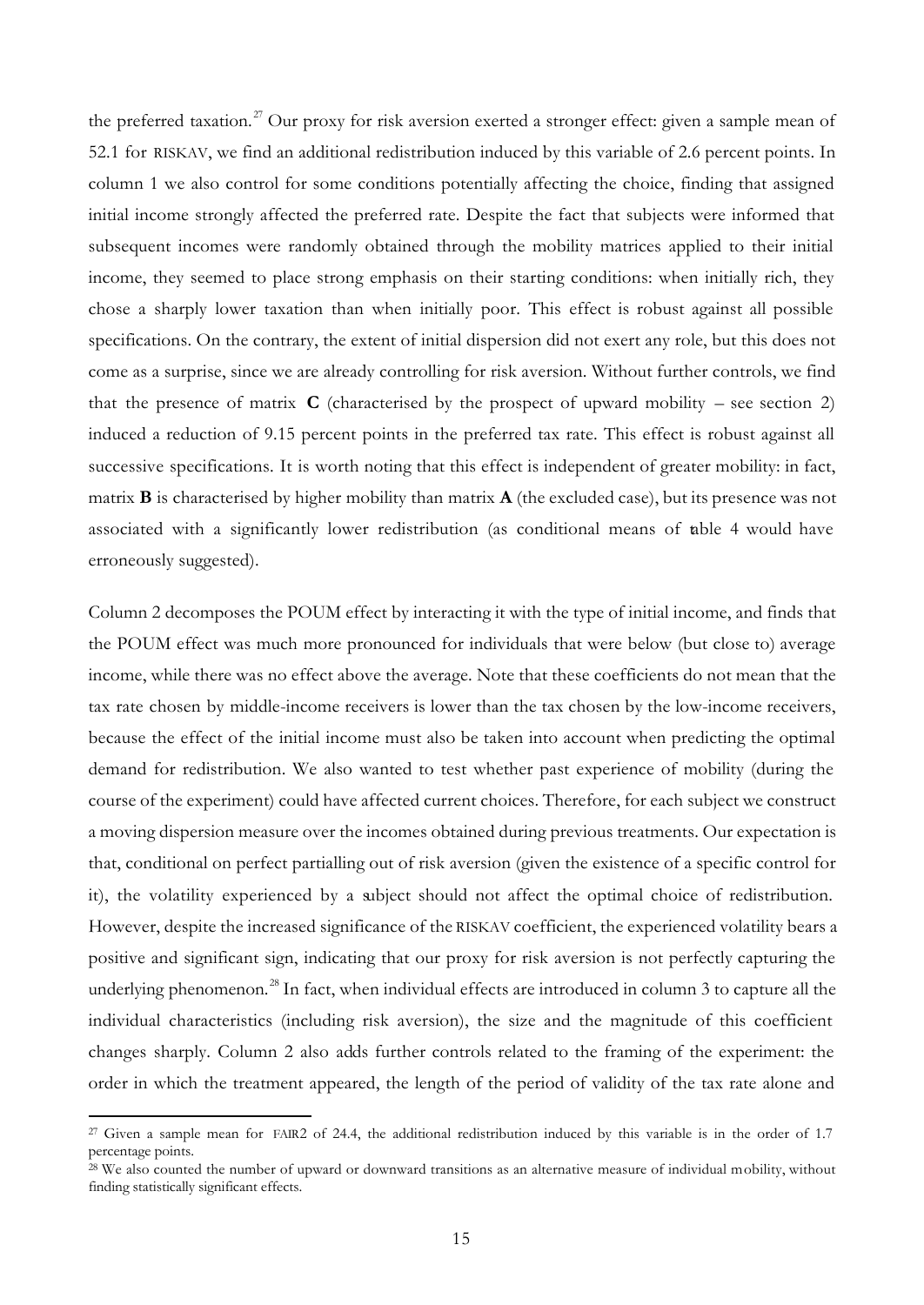interacted with the occurrence of matrix **C** types. In more details, the number of periods during which the chosen tax rate was effective influenced the preferred tax rate. In line with the model proposed by Benabou and Ok (2001a), the longer the horizon the lower the taxation. However, this effect is not significantly different across matrices, meaning that the same reduction in the preferred tax rate happens regardless of the POUM hypothesis being satisfied or not. The dummies for the order in which treatment appeared turn out not statistically significant, meaning that framing, learning and fatigue did not produce a recognizable pattern in the data. It is worth noting that the changes in the magnitude or in the significance of some coefficients already included in column 1 (e.g. FAIR2) are due to the decomposition of the POUM matrix. In fact, adding only the framing variables to the regression shown in column 1 does not produce significant changes. Despite the additional controls, the POUM effect keeps on holding and the size and the significance of all the coefficients do not vary.

Finally, our strongest check is given by including individual fixed effects in column 3. Even in this case we find that initial income and the type of transition matrix are the main determinants of the extent of preferred redistribution. Other things being constant (and in this specification we are controlling for unobservables as well), the presence of a **C**-type transition matrix, characterised by prospect of upward mobility, induced a strong reduction in preferred taxation for middle income subjects (in the order of 25 percent points). Stronger mobility *per se* (captured by **B**-type transition matrices) did not induce reduction of redistribution.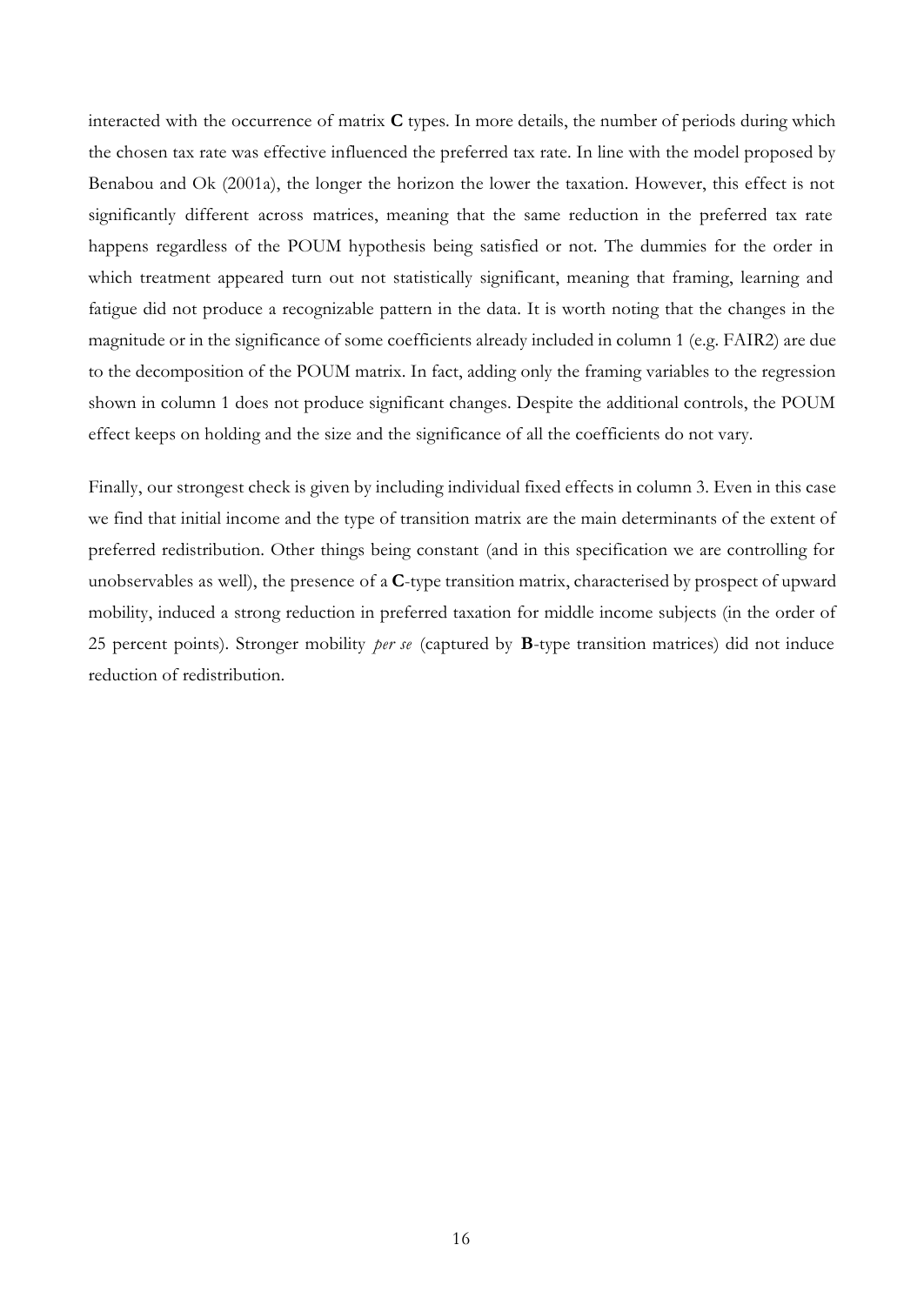| Model :<br>$\#$ obs :<br>---------                         | 1<br>1710                | 2<br>1710                        | $\overline{\mathbf{3}}$<br>1710 |
|------------------------------------------------------------|--------------------------|----------------------------------|---------------------------------|
| errorl<br>gender<br>$(1 = female)$ $(-1.57)$               | $0.38**$<br>$-2.41$      | $0.37**$<br>$-2.58$<br>$(-1.72)$ |                                 |
| age                                                        | $-0.53**$<br>$(-2.96)$   | $-0.53**$<br>$(-2.95)$           |                                 |
| polit.<br>attitude                                         | $-1.35**$<br>$(-2.69)$   | $-1.32**$<br>$(-2.66)$           |                                 |
| relig.<br>attitude                                         | 0.65<br>(0.62)           | 0.72<br>(0.71)                   |                                 |
| talent                                                     | $-8.37**$<br>$(-3.57)$   | $-9.04**$<br>$(-3.89)$           |                                 |
|                                                            | (2.71)                   | (2.70)                           |                                 |
| error2                                                     | $-2.09**$<br>$(-4.84)$   | $-2.08**$<br>$(-4.80)$           |                                 |
| fairl                                                      | $0.38**$<br>(6.67)       | $0.33**$<br>(5.64)               |                                 |
| fair2                                                      | $-0.07**$<br>$(-2.58)$   | $-0.036$<br>$(-1.36)$            |                                 |
| riskav                                                     | 0.05<br>(1.85)           | $0.053*$<br>(2.10)               |                                 |
| Matrix <b>B</b>                                            | $-1.01$<br>$(-0.66)$     | $-0.54$<br>$(-0.33)$             | $-0.10$<br>$(-0.06)$            |
| Matrix C<br>(poum)                                         | $-9.60**$<br>$(-5.96)$   |                                  |                                 |
| Matrix <b>C</b> X<br>low income                            |                          | $-7.94**$<br>$(-3.14)$           | $-6.89**$<br>$(-2.33)$          |
| Matrix C×<br>middl.incom                                   |                          | $-24.43**$<br>$(-7.76)$          | $-25.41**$<br>$(-8.31)$         |
| Matrix <b>C</b> X<br>High income                           |                          | 0.25<br>(0.08)                   | $-2.09$<br>(0.66)               |
| Length 3 pr                                                |                          | $-3.50*$<br>$(-1.85)$            | $-2.70$<br>$(-1.47)$            |
| Length 5 pr                                                |                          | $-6.07**$<br>$(-3.13)$           | $-5.18**$<br>$(-2.73)$          |
| initial<br>income                                          | $-1.37**$<br>$(-33.14)$  | $-1.40**$<br>$(-32.84)$          | $-1.30**$<br>$(-34.79)$         |
| init.income -1.42<br>dispersion (-1.09)                    |                          | $-2.39$<br>$(-1.49)$             | $-2.10$<br>$(-1.34)$            |
| experienced<br>volatility                                  |                          | $23.76**$<br>(3.11)              | 12.08<br>(1.34)                 |
| Constant<br>Year enrl<br>Secondary<br>Faculty<br>Treatment | Yes<br>Yes<br>Yes<br>Yes | Yes<br>Yes<br>Yes<br>Yes<br>Yes  | Yes<br>Yes                      |
| MatrC×Period<br>Identifier                                 |                          | Yes                              | Yes<br>Yes                      |
| $R^2$                                                      | 0.472                    | 0.502                            | 0.829                           |

Table 5 – Determinants of preferred tax rates – 95 subjects (ols robust standard errors - t-statistics in parentheses with  $p < 0.05 = *, p < 0.01 = **$ )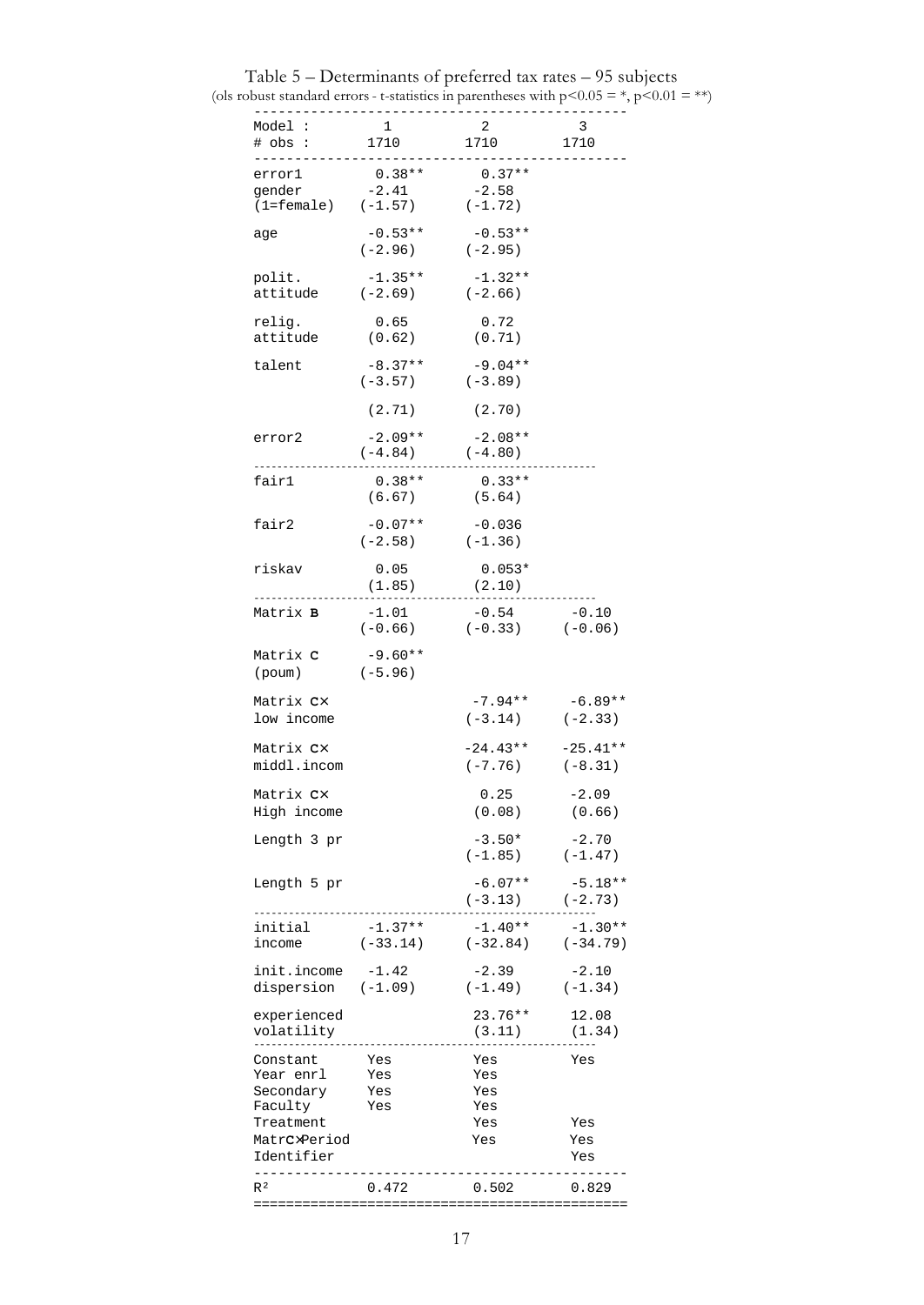#### **4. Conclusions**

In this paper we account for a lab experiment where 95 subjects were confronted with the choice of their preferred extent of income redistribution, when different transition matrices stochastically assigned incomes over different time horizons. We find that the preferred taxation declines when the transition matrices are characterised by prospect of upward mobility (i.e. individual below average income have an above average expected income for the next period). This result is robust against alternative specifications, accounting for individual factors (such as inequality and/or risk aversion) and framing effects. It holds even when we introduce individual fixed effects accounting for individual unobservables. Thus our results support the theoretical predictions of the POUM hypothesis proposed by Benabou and Ok (2001a), showing that under specific transition matrices the support to redistribution is reduced in the vicinity of average income. Also in line with theoretical predictions, we find that longer time horizons call for reduced taxation, because individuals appreciate the freedom of changing the optimal tax when confronted with different incomes in the future. These results hold even when controlling for risk aversion, that on theoretical grounds represent a confounding factor.

In our opinion, the main limit of the present research is the imperfect measures of fairness and risk aversion. However, using fixed effect controls takes care, on econometric grounds, of all these unobservable. We have also avoided to frame social interactions in tax selection, which probably dominates the optimal selection of tax rate in many contexts (for example where tax avoidance is made available to the subjects). This constitutes our next research issue.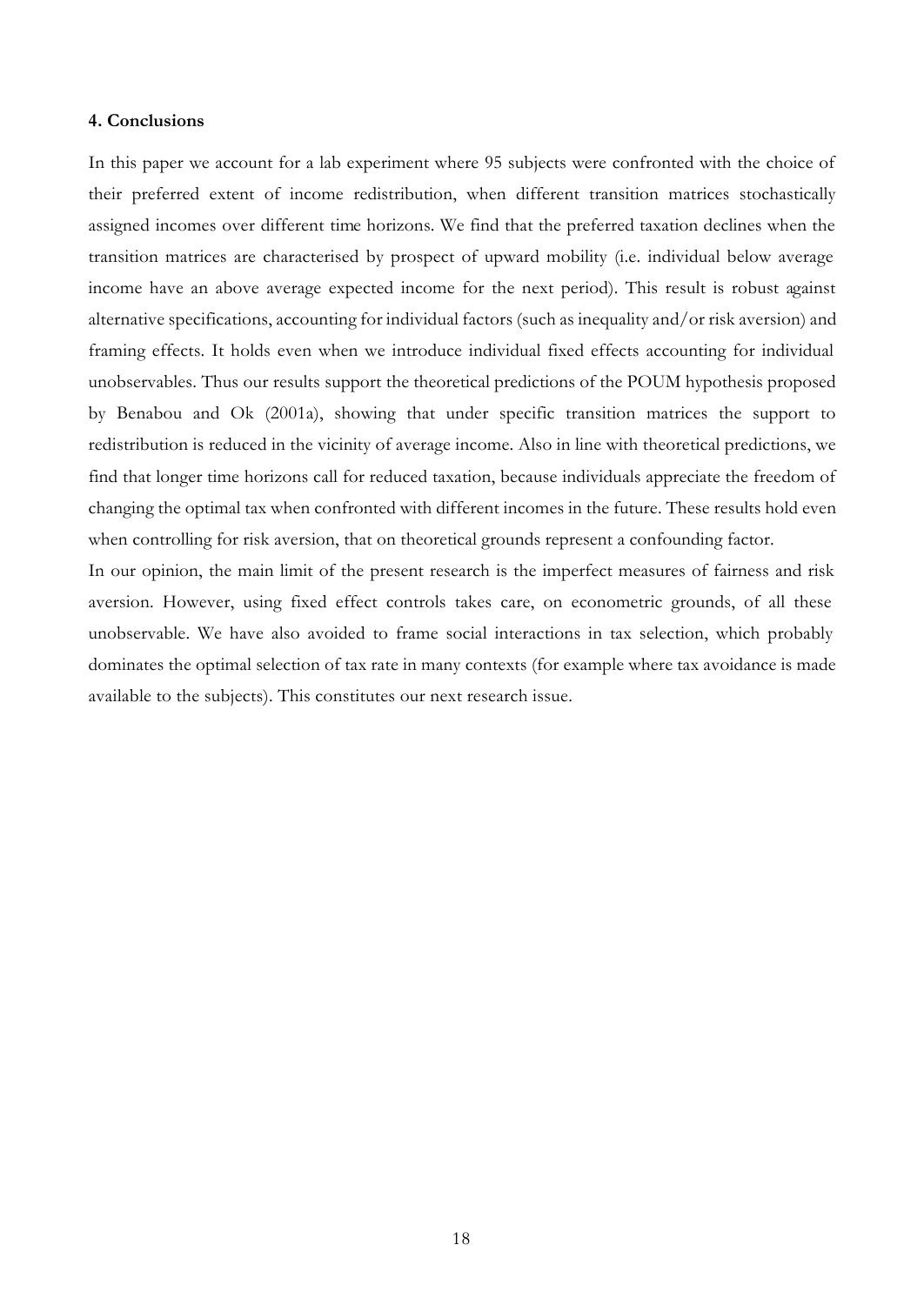## **Appendix A. Instructions provided before the experiment started**

"Points" are the currency during the experiment, with an exchange rate of 300 points = 1 euro.

There are two main concepts behind the experiment.

#### **1) TAXATION**

During the experiment you have to choose a tax rate to be applied to your income. This choice will be repeated several times under different rules and conditions.

The choice of every participant affects his/her income only. In a parallel manner, one's income is not affected by the choices of other participants.

In every repetition of the game, you will be assigned an income from three possible levels. You will be asked to choose a tax rate to be applied to that income (in some cases after but usually before knowing it) to determine your earnings in that repetition.

#### **Your earnings in every repetition of the experiment depends upon two factors:**

 **1) the income level that is assigned to you; 2) the tax rate that you choose.**

#### **What does taxation imply?** A tax rate t

a) determines a decrease of incomes above the average. In particular, a fraction t of the income above the average is collected;

b) determines an increase of incomes below the average. In particular, it provides a subsidy equal to a fraction t of the difference between the average income and the income that has been assigned.

For instance, if there are three income levels (**10, 20, 42)** and the **average income is 24**, the effect of a tax rate equal to **25%** is as follows:

income=10: taxation determines a subsidy equal to the 25% of (24-10), i.e. 3.5 income after taxation=13.5 income=20: taxation determines a subsidy equal to the 25% of  $(24-10)$ , i.e. 1 income after taxation=21 income=42: taxation determines a contribution equal to the 25% of (42-24), i.e. 4.5 income after taxation=37.5

Roughly speaking, taxation redistributes income from the rich individuals to the poor ones, where rich and poor in this context mean with an income above and below the average, respectively.

#### **2) The TRANSITION MATRIX**

The transition matrix is a table that summarizes which probability every participant has to reach a given level of income given a starting level of income

|         | <b>To 10</b> | <b>To 20</b> | <b>To 42</b> |
|---------|--------------|--------------|--------------|
| From 10 | 60%          | 30%          | 10%          |
| From 20 | $30\%$       | 30%          | 40%          |
| From 42 | $10\%$       |              | $50\%$       |

For instance, let's focus on an individual whose starting income is 10. In the following period, his/her income will stay equal to 10 in the 60% of the cases, it will be equal to 20 in the 30% of the cases and it will be equal to 42 in the remaining 10% of the cases. If his/her income in the next period will actually be equal to 42, in the subsequent period his/her income will be equal to10 in the 10% of the cases, it will be equal to 20 in the 40% of the cases and it will stay equal to 42 in the remaining 50% of the cases. The process can be iterated even further in a similar manner.

NB: The transition matrix always refers to INCOMES BEFORE TAXATION. In other words, the matrix refers to gross incomes.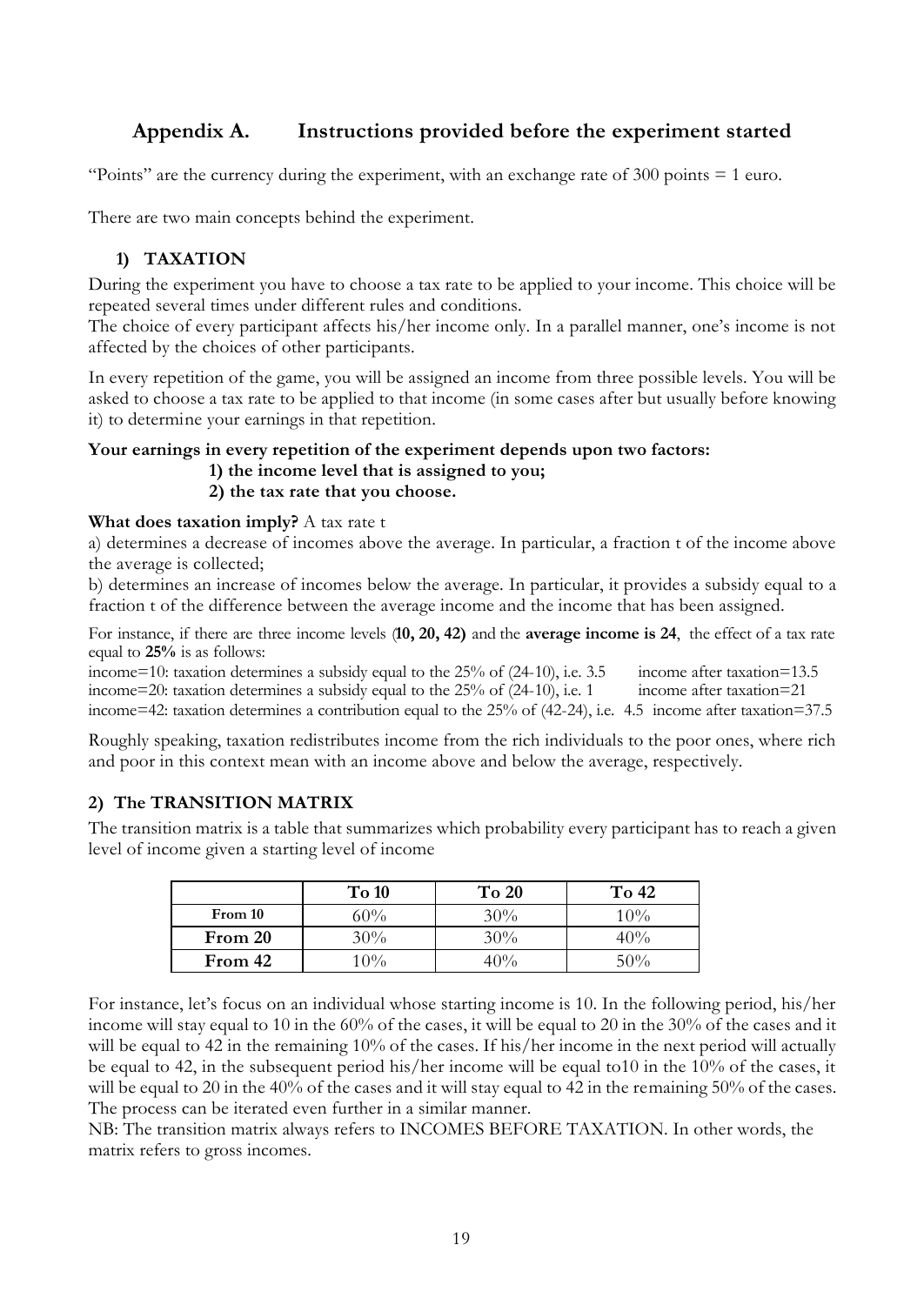## **Appendix B. Instructions concerning the simulator (displayed during the experiment)**

**The SIMULATOR.** The goal of the simulator it to make you familiar with the structure of the game, but it does not directly affect your earnings. You have the possibility to introduce three mock tax rates. The simulator will compute your expected income for next period(s) based on the probabilities displayed by the transition matrix and according to your starting income. This expected income will be modified (deducting taxes if above the average and adding subsidies if below the average) according to each of the mock tax rates you introduced.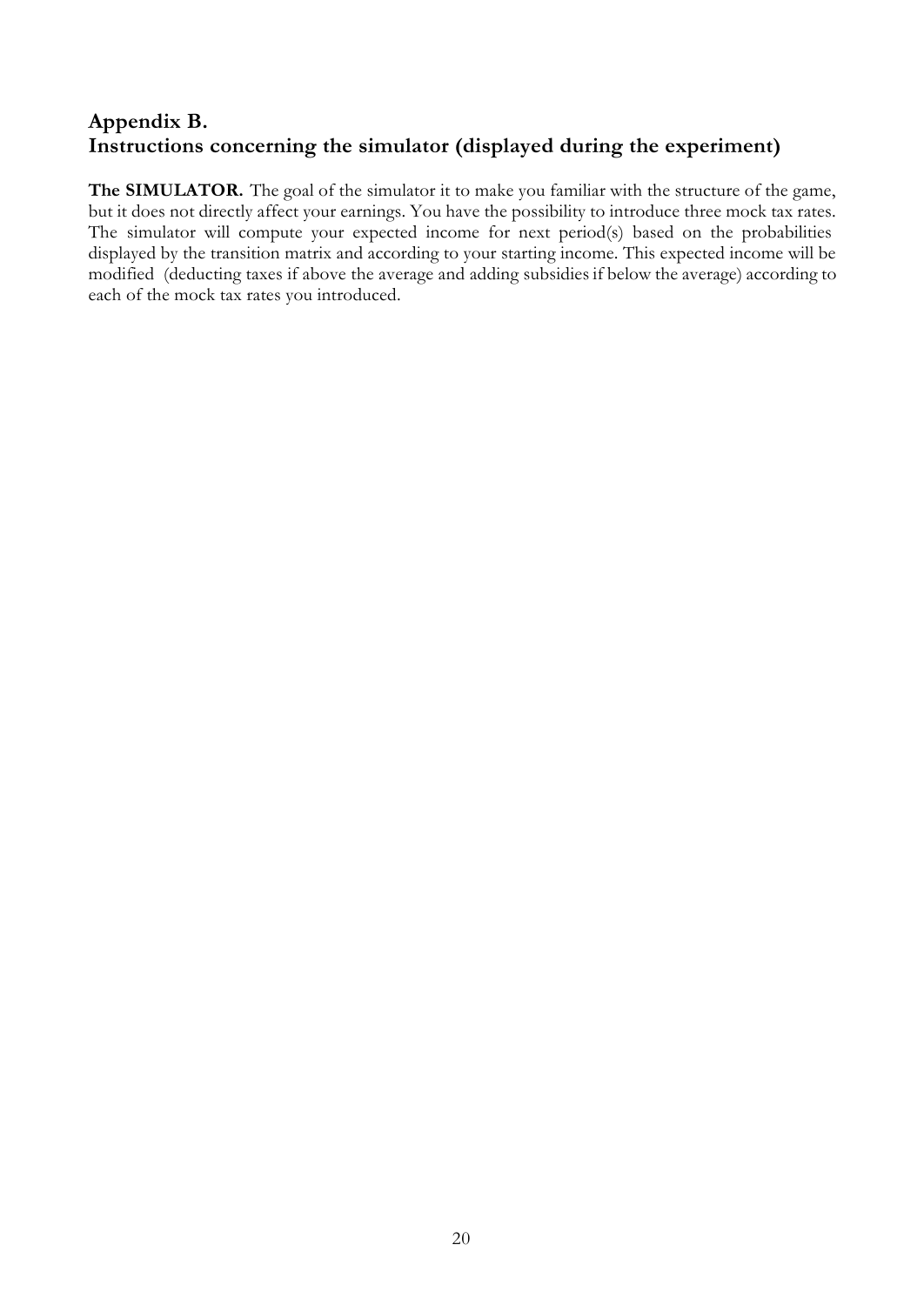#### **References**

Alesina, A. and E.La Ferrara 2002, Preferences for redistribution in the land of opportunities, mimeo.

- Amiel, Y. and F.A. Cowell (1999). *Thinking about Inequality*, Cambridge University Press, Cambridge.
- Benabou, R. and E.Ok. 2001a. Social Mobility and the Demand for Redistribution: The POUM Hypothesis". *Quarterly Journal of Economics*, 116(2): 447-487.
- Benabou, R. and E.Ok. 2001b. Mobility as progressivity: ranking income processes according to equality of opportunity. NBER wp.8431.
- Corneo, G. and H.P.Grüner. 2000. Social limits to redistribution. *American Economic Review* 90(3): 1491- 1507.
- Corneo, G. and H.P.Grüner. 2002. Individual preferences for political redistribution. *Journal of Public Economics* 83: 83-107.
- Cowell, F.A. and E. Schokkaert (2001). Risk perceptions and distributional judgements, *European Economic Review*, **45**: 941-52.
- Fong, C. 2001. Social Preferences, Self-Interest and the Demand for Redistribution, *Journal of Public Economics,* 82: 225-246.
- Fischbacher, U. 2002. zTree Experimenter's Manual. University of Zurich, *mimeo.*
- Meltzer, A. and S. Richards 1981. A Rational Theory of the Size of Government. *Journal of Political Economy*, 89: 914-27.
- Palacio-Huerta, I., Serrano, R. and O. Volij 2001. Rejecting Small Gambles Under Expected Utility: A Comment on Rabin. WP 2001-05, Department of Economics, Brown University.
- Piketty, T. 1995. Social mobility and redistributive politics. *Quarterly Journal of Economics* 110(3): 551-584.
- Rabin, M. 2000. Risk Aversion and Expected-Utility: A Calibration Theorem. *Econometrica*, 68, 1281- 1292.
- Ravallion, M. and M.Lokshin. 2000. Who wants to redistribute ? The tunnel effect in 1990s Russia. *Journal of Public Economics* 76: 87-104.